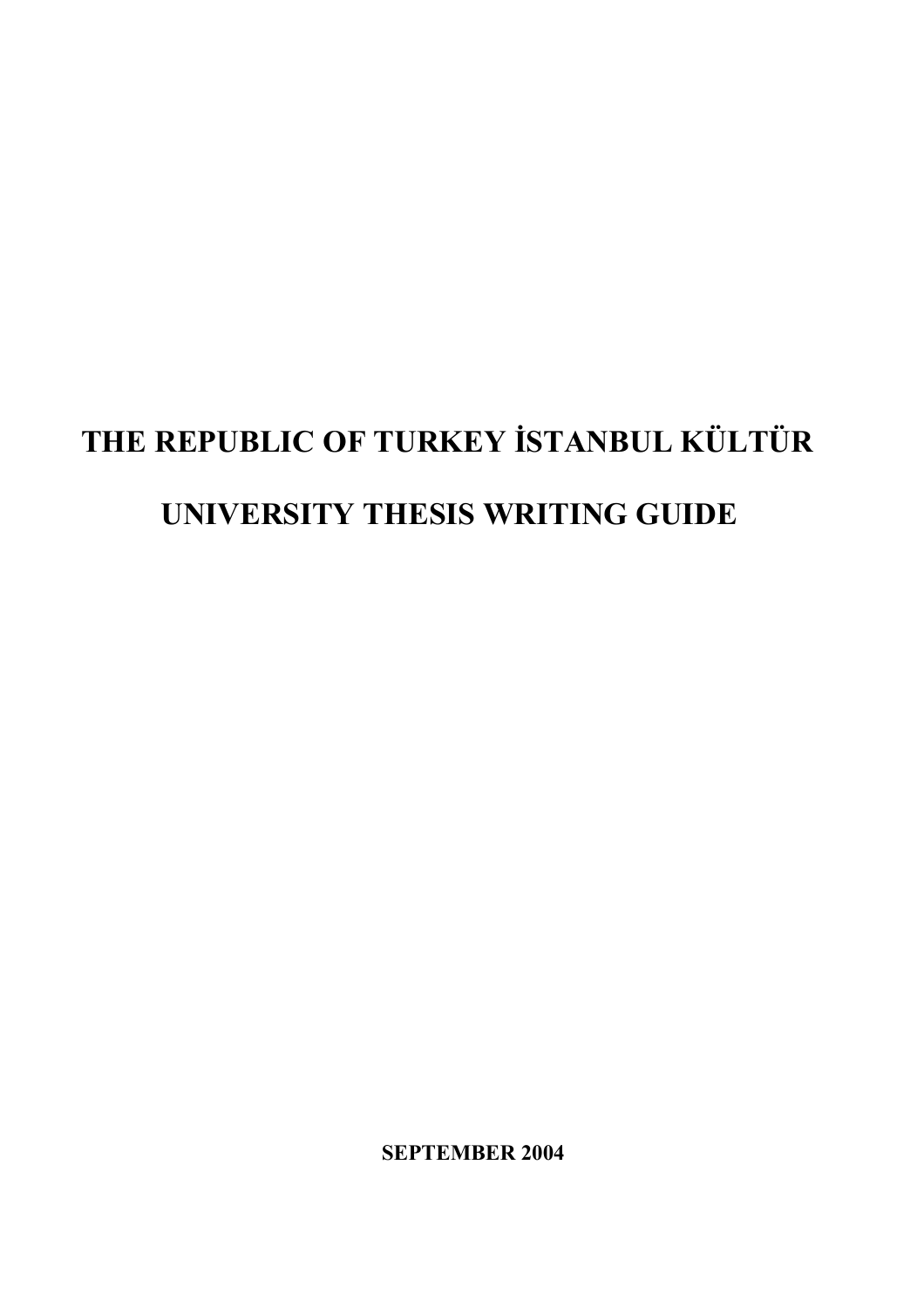|    |      | <b>TABLE OF CONTENTS (INDEX)</b>                                                            | $\overline{2}$ |  |
|----|------|---------------------------------------------------------------------------------------------|----------------|--|
| 1. |      | <b>INTRODUCTION</b>                                                                         | 5              |  |
| 2. |      | THE GUIDELINES FOR THESIS SUBMISSION                                                        |                |  |
| 3. |      | <b>FORMAT GUIDELINES</b>                                                                    | 6              |  |
|    | 3.1. | <b>Order of Presentation of the Information</b><br>to Be Contained in the Thesis            | 6              |  |
|    | 3.2. | <b>Paper Form and Reproduction</b>                                                          | 6              |  |
|    | 3.3. | Font                                                                                        | 7              |  |
|    | 3.4. | <b>Page Layout</b>                                                                          | 7              |  |
|    | 3.5. | <b>Spacing</b>                                                                              | 7              |  |
|    | 3.6. | Pagination                                                                                  | 8              |  |
|    | 3.7. | <b>Abbreviations, Tables, Figures, Symbols and Equations</b>                                | 8              |  |
|    | 3.8. | <b>Covers and Binding</b>                                                                   | 9              |  |
|    |      | <b>Paperbound Inner and Outer Covers</b><br>3.8.1.                                          | 9              |  |
|    |      | <b>Clothbound Outer Cover</b><br>3.8.2.                                                     | 10             |  |
|    |      | <b>Clothbound Outer Cover Spine Inscription</b><br>3.8.3.                                   | 10             |  |
|    |      | <b>Clothbound Inner Cover</b><br>3.8.4.                                                     | 10             |  |
| 4. |      | <b>GUIDELINES FOR THE CONTENT</b>                                                           | 10             |  |
|    | 4.1. | <b>Literary Language and Spelling Rules</b>                                                 | 10             |  |
|    | 4.2. | <b>Introductory Section</b>                                                                 | 11             |  |
|    |      | 4.2.1. Preamble                                                                             | 11             |  |
|    |      | 4.2.2. Table of Contents (Index)                                                            | 11             |  |
|    |      | 4.2.3. Abbreviations and Lists of Tables, Figures and Symbols                               | 12             |  |
|    |      | 4.2.4. Abstracts in Turkish and in the Designated<br><b>Foreign Language, Being English</b> | 12             |  |
|    | 4.3. | <b>Text Section</b>                                                                         | 13             |  |
| 5. |      | <b>CITATION OF BIBLIOGRAPHY ITEMS</b>                                                       | 13             |  |
|    | 5.1. | <b>Citation of Bibliography Items within the Text</b>                                       | 13             |  |
|    |      | 5.1.1. Citation in Parentheses                                                              | 14             |  |
|    |      | 5.1.2. Use of Endnotes                                                                      | 14             |  |
|    |      | 5.1.3. Indication of Quotations                                                             | 15             |  |
|    |      | 5.1.4. Indication of Source of Quotation in Parentheses                                     | 16             |  |
|    | 5.2. | <b>Footnotes and Examples</b>                                                               | 17             |  |
|    |      | 5.2.1. Works by a Single Author                                                             | 17             |  |
|    |      | 5.2.2. Works by Two or More Authors                                                         | 17             |  |
|    |      | 5.2.3. Works with Multiple Volumes                                                          | 18             |  |
|    |      | 5.2.4. Anthology                                                                            | 18             |  |

| . .                           |  |
|-------------------------------|--|
| 5.2.5. A Work in An Anthology |  |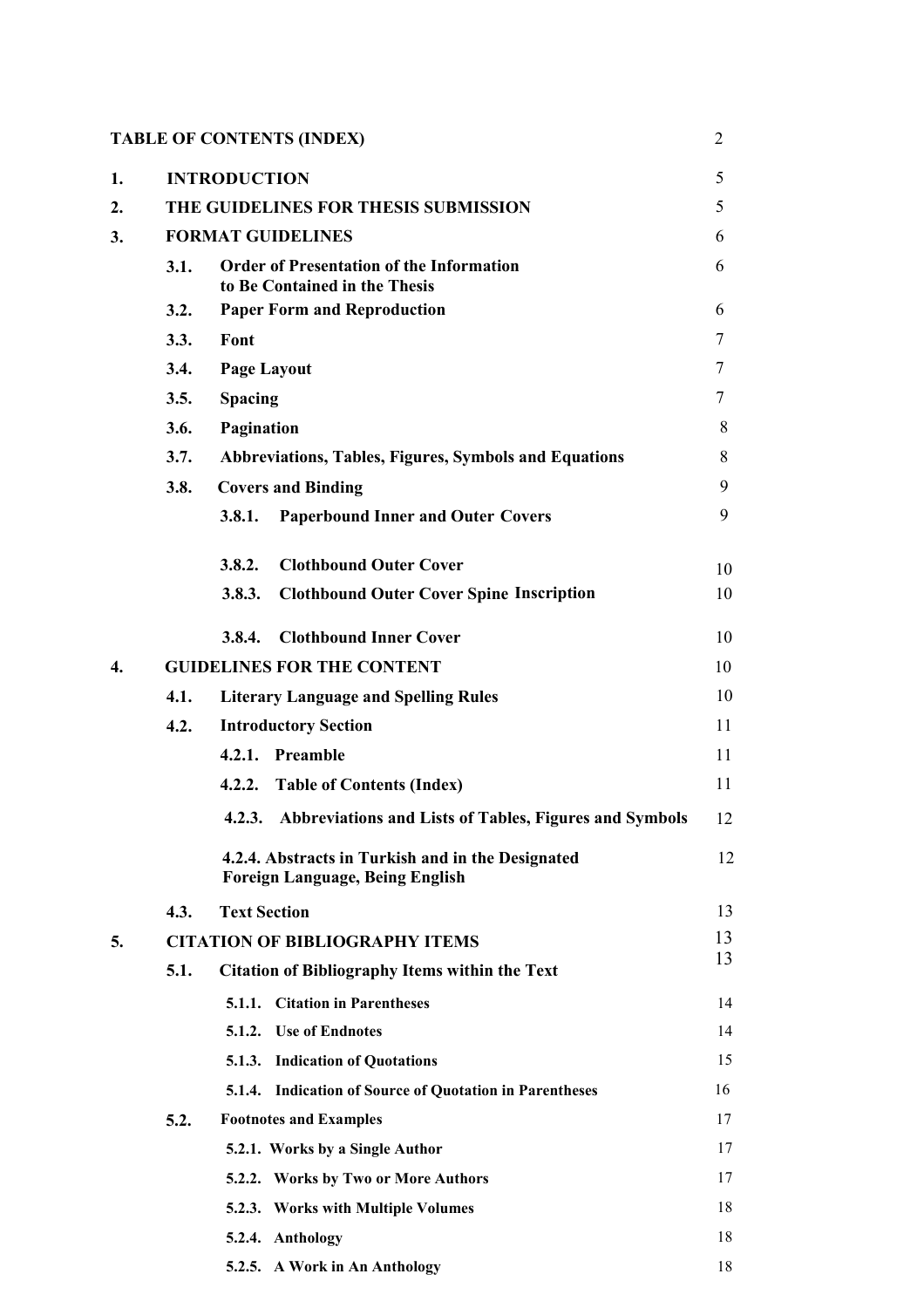|    |       |                                  | 5.2.6. An Article in A Periodical Publication with<br><b>Consecutive Pagination</b>          | 18 |
|----|-------|----------------------------------|----------------------------------------------------------------------------------------------|----|
|    |       |                                  | 5.2.7. An Article in A Monthly Publication                                                   | 18 |
|    |       |                                  | 5.2.8. A Daily Newspaper Article                                                             | 19 |
|    |       |                                  | 5.2.9. An Encyclopedic Article                                                               | 19 |
|    |       |                                  | 5.2.10. An Article in a Reference Book                                                       | 19 |
|    |       | 5.2.11. Translated Works         |                                                                                              | 19 |
|    |       |                                  | 5.2.12. Interview Published in a Newspaper or Aired on a<br><b>TV or Radio Show</b>          | 20 |
|    |       |                                  | 5.2.13. Interview Conducted by the Author of the Thesis                                      | 20 |
|    |       | 5.3.                             | <b>Examples of Indication of Electronic Documents in</b><br>the Footnotes                    | 20 |
|    |       | <b>Database</b>                  | 5.3.1. Entirety of A Scientific Project or An Information                                    | 20 |
|    |       |                                  | 5.3.2. A Document in An Academic Project or A Database                                       | 21 |
|    |       |                                  | 5.3.3. Professional or Personal Website                                                      | 21 |
|    |       | <b>Publication</b>               | 5.3.4. An Article Published in An Online Periodical                                          | 21 |
|    |       | <b>Medium</b>                    | 5.3.5. A Publication on a CD-ROM, Disk or A Magnetic                                         | 21 |
| 6. |       |                                  | <b>BIBLIOGRAPHY: INDICATION OF BIBLIOGRAPHY ITEMS</b><br>AT THE END OF THE TEXT AND EXAMPLES | 22 |
|    | 6.1.  | <b>Works by a Single Author</b>  |                                                                                              | 22 |
|    | 6.2.  |                                  | <b>Works by Two or More Authors</b>                                                          | 22 |
|    | 6.3.  |                                  | <b>Works with Multiple Volumes</b>                                                           | 22 |
|    | 6.4.  | <b>Anthology</b>                 |                                                                                              | 23 |
|    | 6.5.  | A Work in An Anthology           |                                                                                              | 23 |
|    | 6.6.  | Pagination                       | An Article in A Periodical Publication with Consecutive                                      | 23 |
|    | 6.7.  |                                  | An Article in A Monthly/ Weekly Publication                                                  | 23 |
|    | 6.8.  | <b>A Daily Newspaper Article</b> |                                                                                              | 24 |
|    | 6.9.  | <b>An Encyclopedic Article</b>   |                                                                                              | 24 |
|    | 6.10. |                                  | An Article in a Reference Book                                                               | 24 |
|    | 6.11. | <b>Translated Works</b>          |                                                                                              | 24 |
|    | 6.12. | <b>Radio Show</b>                | Interview Published in a Newspaper or Aired on a TV or                                       | 25 |
|    | 6.13. |                                  | <b>Interview Conducted by the Author of the Thesis</b>                                       | 25 |
|    | 6.14. | <b>Examples</b>                  | <b>Indication of Electronic Documents in the Footnotes and</b>                               | 25 |
|    |       |                                  | 6.14.1. Entirety of A Scientific Project or An Information Database 26                       |    |
|    |       | <b>Database</b>                  | 6.14.2. A Document in An Academic Project or A                                               | 26 |
|    |       |                                  | 6.14.3. Professional or Personal Website                                                     | 26 |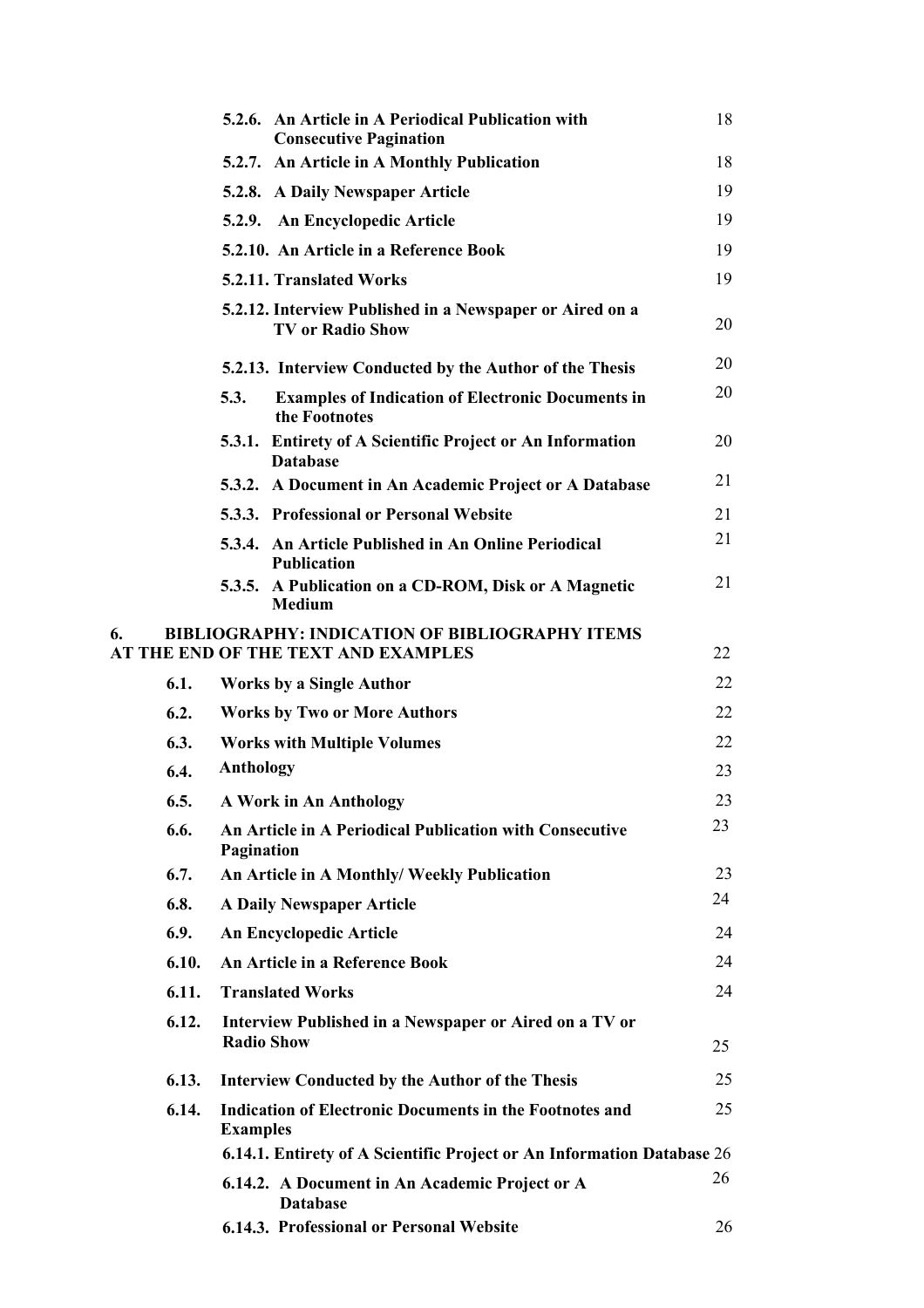|    |       | 6.14.4. An Article Published in An Online Periodical<br><b>Publication</b>                                                 | 27       |
|----|-------|----------------------------------------------------------------------------------------------------------------------------|----------|
| 7. |       | 6.14.5. A Publication on a CD-ROM, Disk or A Magnetic Medium<br><b>ACRONYMS USED IN THE CITATION OF BIBLIOGRAPHY ITEMS</b> | 27<br>28 |
| 8. |       | <b>APPENDICES</b>                                                                                                          | 28       |
|    | 8.1.  | <b>APPENDIX A.1. Sample Abstract in Turkish</b>                                                                            | 29       |
|    | 8.2.  | <b>APPENDIX A.2. Sample Abstract in the Designated Foreign</b><br><b>Language, Being English</b>                           | 31       |
|    | 8.3.  | <b>APPENDIX B. Sample Paperbound Inner and Outer Covers</b>                                                                | 33       |
|    | 8.4.  | <b>APPENDIX C. Sample Clothbound Outer Cover</b>                                                                           | 35       |
|    | 8.5.  | <b>APPENDIX D. Sample Clothbound Inner Cover</b>                                                                           | 37       |
|    | 8.6.  | <b>APPENDIX E. Sample Paperbound Inner and Outer Covers in</b><br><b>Designated Foreign Language, Being English</b>        | 39       |
|    | 8.7.  | <b>APPENDIX F. Sample Clothbound Outer Cover for Theses in the</b><br><b>Designated Foreign Language, Being English</b>    | 41       |
|    | 8.8.  | <b>APPENDIX G. Sample Clothbound Inner Cover for Theses</b><br>in the Designated Foreign Language, Being English           | 43       |
|    | 8.9.  | <b>APPENDIX H. Sample Page of Table of Contents (Index</b><br>Page)                                                        | 45       |
|    | 8.10. | <b>APPENDIX I. Sample Page of Abbreviations</b>                                                                            | 47       |
|    | 8.11. | <b>APPENDIX J. Sample Page of List of Tables</b>                                                                           | 49       |
|    | 8.12. | <b>APPENDIX K. Sample Page of List of Figures</b>                                                                          | 51       |
|    | 8.13. | <b>APPENDIX L. Sample Page of List of Symbols</b>                                                                          | 53       |
|    |       |                                                                                                                            |          |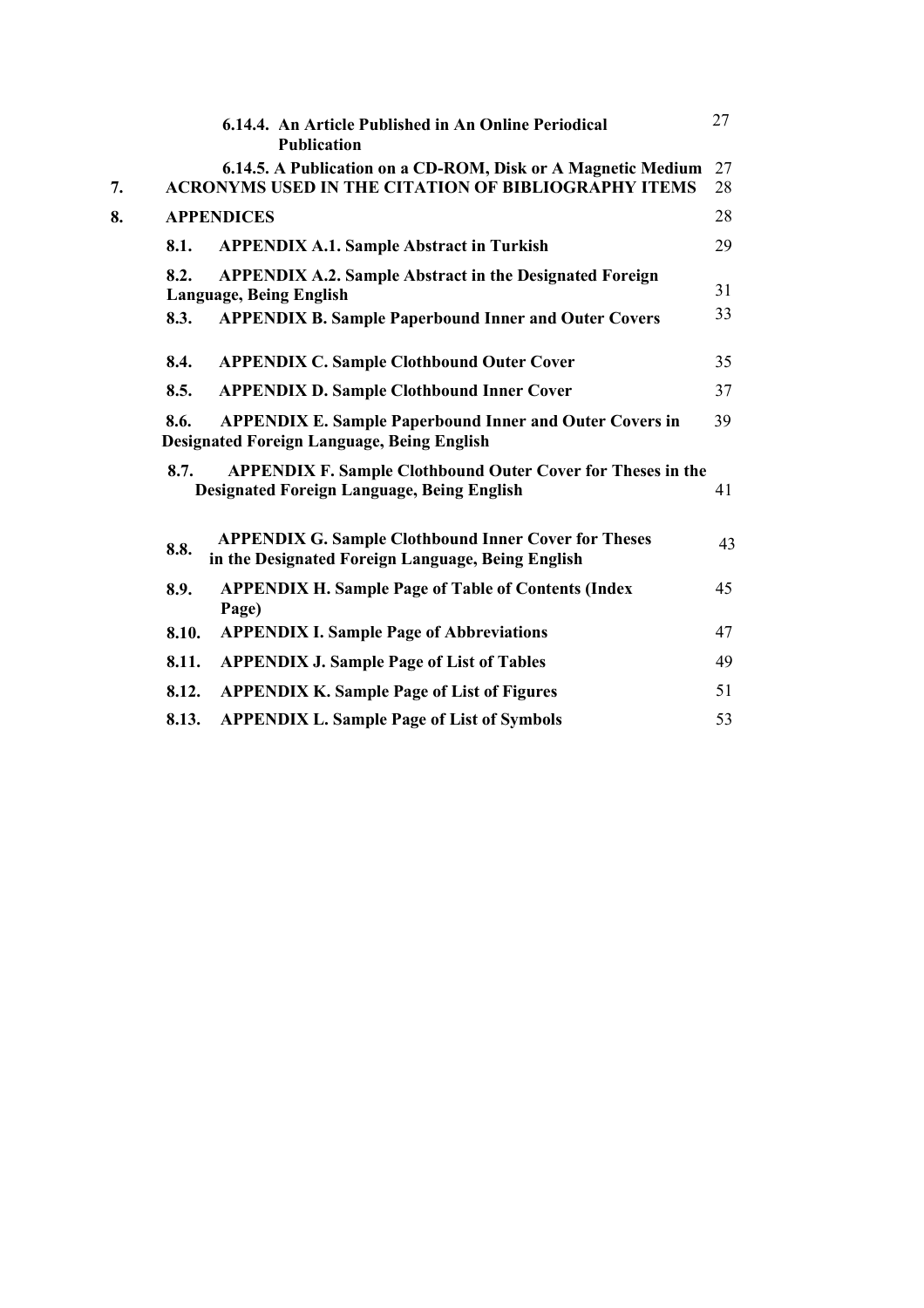#### **1. INTRODUCTION**

The purpose of the *Thesis Writing Guide of İstanbul Kültür University* is to set forth the guidelines and the rules that shall ensure the application of the criteria applicable for the writing of Graduate (Master's), Postgraduate (Doctorate) and Proficiency-in-Art theses as well as research reports, seminar studies and scientific studies carried out at the institutes (graduate schools) affiliated to İstanbul Kültür University. The following terms in this Guide shall have the following meanings:

a. "İKÜ" shall mean İstanbul Kültür University, and

b. "Institute" shall mean any institute, which carries out graduate and postgraduate education activities in affiliation to İstanbul Kültür University.

## **2. THE GUIDELINES FOR THESIS SUBMISSION**

A Graduate (Master's), Postgraduate (Doctorate) or a Proficiency-in-Art thesis shall be delivered to the Institute along with the relevant advisor's (supervisor's) letter, in which the advisor (supervisor) certifies her/his consideration that the thesis has been drawn up satisfactorily and is in compliance with the guidelines set forth in this guide, to the relevant Institute; and a Graduate (Master's) thesis shall be delivered in five copies and a Postgraduate (Doctorate) thesis or a Proficiency-in-Art thesis shall be delivered in seven copies, all paperbound with white cover. The compliance of the theses with the guidelines set forth within this guide shall be reviewed by the relevant Institute, which shall also state the required corrections.

Along with the thesis; a "Kisa Ozet" (*Abstract*) in Turkish, which has been issued in bold, plain characters, using Times New Roman font in size of 12 or with Arial font in size of 11, is comprised of one page, provides introductory information about as well as the keywords for the thesis and contains not less than one hundred and not more than two hundred and fifty words, and an "Abstract" issued in a foreign language that is recognized by the relevant Institute department/ art major, for instance in English, in the same form as described above, shall be delivered as printed out through a laser printer in 5 copies for a Graduate (Master's) thesis and in 20 copies for a Postgraduate (Doctorate) thesis or a Proficiency-in-Art thesis. The sample Abstracts in Turkish and in the Designated Foreign Language, being English, are provided within 8.1. APPENDIX A.1 and 8.2. APPENDIX A.2, respectively.

A student, whose thesis is accepted by the jury, shall, within a period of one month following the thesis exam, deliver four clothbound copies of thesis, which shall bear the signatures of the members of the jury next to the respective names thereof as written on the inner cover, as well as two CDs that contain the electronic copies of the thesis and four copies of each of abstracts issued in Turkish and in a foreign language that is recognized by the relevant Institute department/ art major and in accordance with the guidelines provided above to the relevant Institute. The cover color of the paperbound theses should be gray in the case of a Graduate (Master's) thesis and black in the case of a Postgraduate (Doctorate) or Proficiency-in-Art thesis. The drawings, photographs, figures etc. in at least one of the copies of the thesis should be original.

#### **3. FORMAT GUIDELINES 3.1 Order of Presentation of the Information to Be Contained in the Thesis** Page No

|                                  | $1 \mu$ <sub>5</sub> $\sigma$ $1 \nu$ |                                                                      |
|----------------------------------|---------------------------------------|----------------------------------------------------------------------|
| Outer Cover - Inner Cover        |                                       | No pagination                                                        |
| Preamble                         | 1                                     | Roman numeral, not to be inserted to the page                        |
| Table of Contents (Index)        | $ii - +$                              | Roman numeral, to be inserted to the bottom-center spot of the page  |
| Abbreviations                    | $\cdots$                              | Roman numeral, to be inserted to the bottom-center spot of the page  |
| List of Tables                   | .                                     | Roman numeral, to be inserted to the bottom-center spot of the page  |
| List of Figures                  | .                                     | Roman numeral, to be inserted to the bottom-center spot of the page  |
| List of Symbols                  | .                                     | Roman numeral, to be inserted to the bottom-center spot of the page  |
| Abstract in Turkish              | .                                     | Roman numeral, to be inserted to the bottom-center spot of the page  |
| Abstract in Designated Foreign   | .                                     | Roman numeral, to be inserted to the bottom-center spot of the page  |
| Language                         |                                       |                                                                      |
| <b>Introductory Section</b>      | $\cdots$                              | Roman numeral, to be inserted to the bottom-center spot of the page  |
| Other Sections                   | $1 - +$                               | Arabic numeral, to be inserted to the bottom-center spot of the page |
| Conclusions                      | .                                     | Arabic numeral, to be inserted to the bottom-center spot of the page |
| <b>Bibliography</b>              | $\cdots$                              | Arabic numeral, to be inserted to the bottom-center spot of the page |
| Appendices                       | .                                     | Arabic numeral, to be inserted to the bottom-center spot of the page |
| Résumé $(CV)$ (in the case of    | .                                     | Arabic numeral, to be inserted to the bottom-center spot of the page |
| postgraduate (doctorate) theses) |                                       |                                                                      |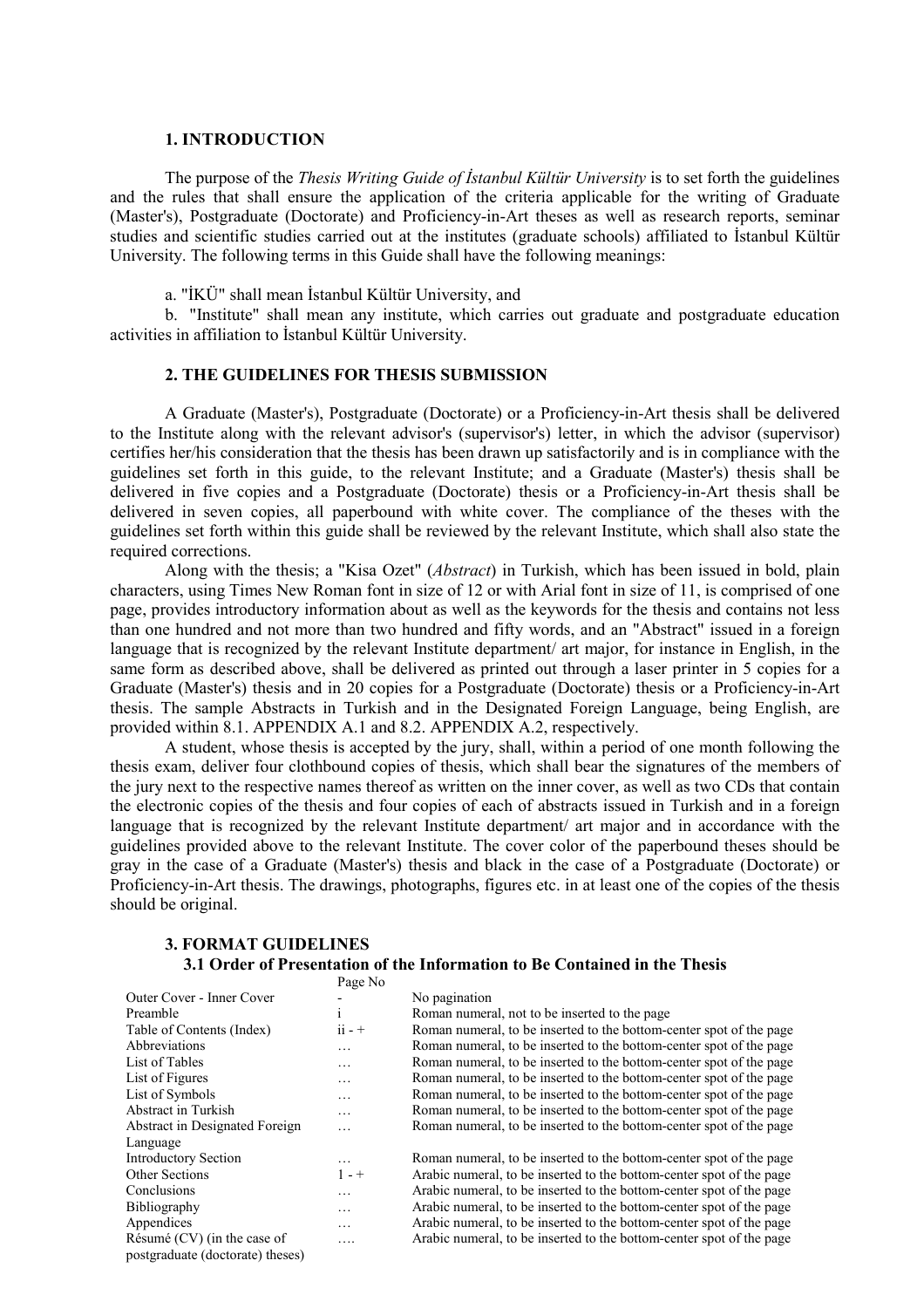The introductory section of the thesis is comprised of the Preamble, the Table of Contents (Index), the Abbreviations, the List of Tables, the List of Figures, the List of Symbols, the Abstract in Turkish and the Abstract in the Designated Foreign Language; the main section is comprised of the Introduction, the other sections, the conclusion/s, the Bibliography, the Appendices and, in the case of a postgraduate (doctorate) thesis, the Résumé (CV).

#### **3.2. Paper Form and Reproduction**

The theses should be written on one face of white high grade pulp paper of A4 size (21 x 29.7 cm, 80 g/m<sup>2</sup>) in the computer environment, be had printed out by way of laser or inkjet printer, be reproduced without the deterioration of their features, and the copies thereof should be clear and legible. Any thesis typed by way of a typewriter, any manual correction or any correction applied by way of a typewriter, erasures, scrapings or the use of dot matrix printers shall not be acceptable.

The tables, figures and formulas within the theses should be created in the computer environment. Any figure, which cannot practically be created in the computer environment, shall be drawn in accordance with technical drawing principles, and any such inscription or symbol shall be written by way of the use of relevant templates. Any manual correction shall not be applied for such figures. Reference shall be made within the text to each table and figure contained in the theses.

In the event the volume of the lists of computer programs to be provided within a thesis is more than 5 pages, it shall not be provided within the text section or the appendices. Such lists shall be provided on a disk as enclosed to the thesis. Such disks shall be placed into a pouch to be made on the rear inner cover of the thesis. Labels, on which information about the contents of the disks, may be affixed on such disks (e.g. "APPENDIX 1. Computer Program")

#### **3.3. Font**

The theses shall be typed using Times New Roman font in size of 12 or with Arial font in size of 11. The font size may be reduced by 1-2 measures where necessary, and may be reduced down to the size of 8 for tables and figures at the author's discretion. The text shall be typed using vertical, plain letters, and bold letters shall be used for headings. One space character shall be typed after each punctuation mark.

#### **3.4. Page Layout**

Spacing by 4 cm on the left and spacing by 2.5 cm on the other sides should be left in the thesis. The footnotes, if any, should be positioned within the said borders.

Primary headings such as the Table of Contents (Index), the Abbreviations, the Lists of tables, Figures and Symbols, the Preamble, the Abstracts, the Sections, the Bibliography and the Appendices shall be typed using bold characters, and shall begin 5 cm below the top edge of the page on the first pages. Words shall not be divided at the end of the line using hyphens and the text shall be aligned to left and right within the thesis.

# **3.5. Spacing**

The thesis shall be typed, using an inter-line spacing of 1.5 lines, and the text shall be aligned to left and right. The abbreviations, the lists of tables, figures and symbols, the titles and the descriptions of tables and figures within the text, the footnotes, the preamble, the abstracts, the appendices and the résumé (CV) shall be typed, using an inter-line spacing of 1 line. One line of space shall be left after the end of each paragraph.

A space in font size of 71 shall be left before and a space in font size of 18 shall be left after each primary heading. A space in font size of 18 shall be left before and a space in font size of 12 shall be left after each secondary heading; and a space in font size of 12 shall be left before and a space in font size of 6 shall be left after each tertiary and quaternary heading. Any further subsidiary grade of heading than quaternary headings shall not be used. All headings should be typed using the same font that is used for the typing of the text.

Any subsidiary heading may not be typed as the last line of a page, and in the cases, where it is not possible for at least lines to fit into the relevant page, the heading should be typed on the following page. The first line of a paragraph may not be types as the last line of a page, and the last line of a paragraph may not be typed as the first line of a page.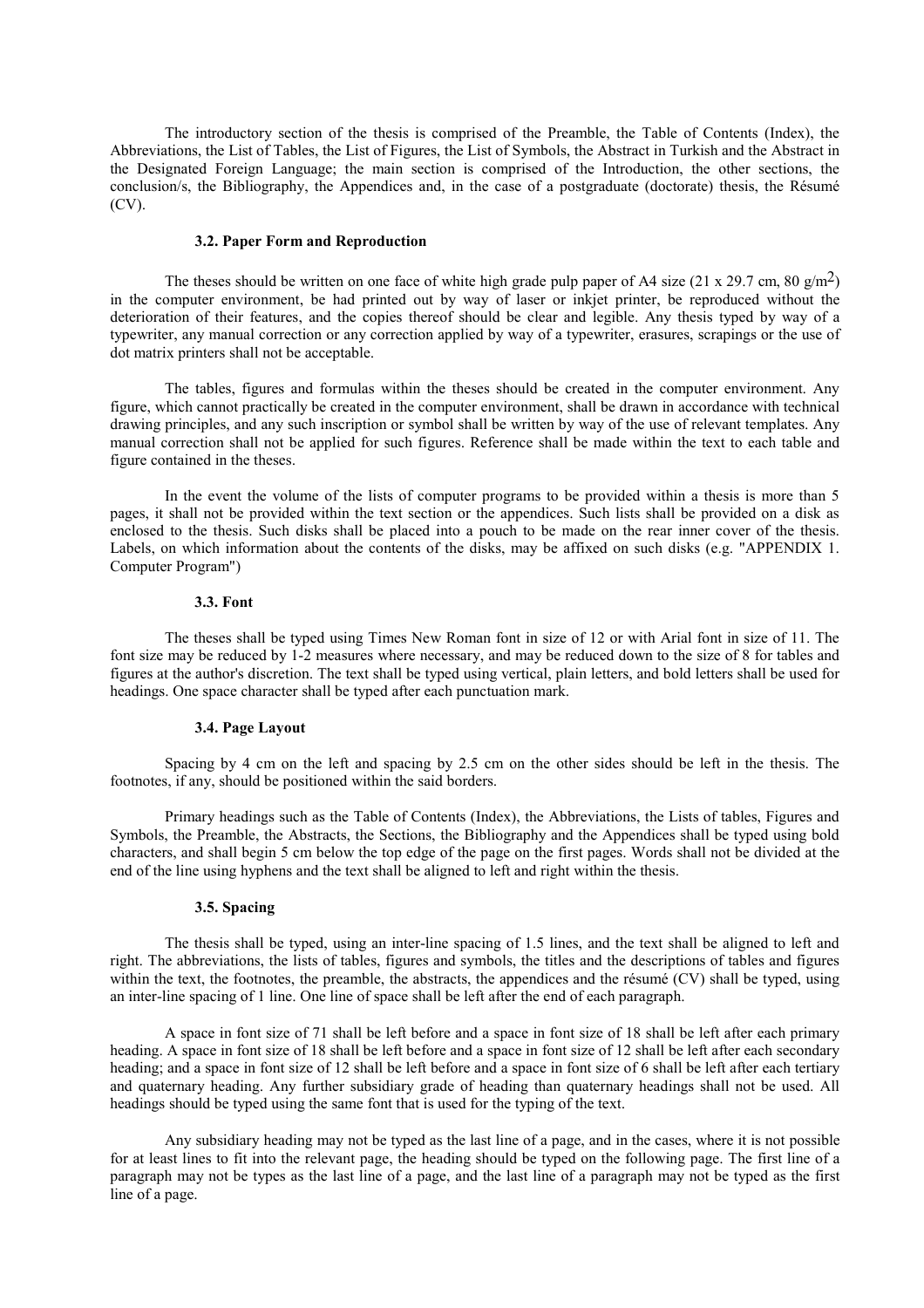#### **3.6. Pagination**

All pages of the thesis, except for the outer and the inner covers, shall be paginated. The introductory section of the thesis should be paginated, starting from one, using lower case Roman numerals (i, ii, ...); the main section of the thesis should be paginated similarly, using Arabic numerals (1, 2, ...); and each digit shall be positioned at the bottom center of the page.

#### **3.7. Abbreviations, Tables, Figures, Symbols and Equations**

The tables and the figures should be position as closely as possible to the text body, within which they are first mentioned, with due consideration to compliance with the page layout guidelines. Multiple tables or figures may be placed on the same page; however, a continuous series of tables or figures may not be provided for longer than two pages. A large number of tables or figures may, where necessary, be provided within appendices. In the main sections; a table or a figure shall be numbered as "Table 1.2" or "Figure 1.1.", in which the first digit shall be the sequence number of the relevant section and the second digit shall be the sequence number of the table or the figure within the relevant section, and in the appendices, a table or a figure shall be numbered as "Table A.1" or "Figure B.1.", in which the initial letter shall indicate the relevant appendix and the digit following the letter shall indicate the sequence number of the table or the figure within the relevant appendix. The number of and the description for each figure shall be provided below such figure, and the number of and the description for each table shall be provided above such table.

The space between a table over-script and the relevant table shall be adjusted to be the font size of 12 before and the font size of 6 after the over-script. The description of a table and the relevant table may strictly not be separated from one another.

The space between a figure under-script and the relevant figure shall be adjusted to be the font size of 6 before and the font size of 12 after the under-script. The description of a figure and the relevant figure may strictly not be separated from one another. Each chart, drawing or note provided within the thesis shall be considered a figure, and be numbered and affixed with a description accordingly.

In respect of the spacing between an equation and the text body; a space in font size of 12 shall be left above and a space in font size of 12 shall be left below the equation. Each equation shall be assigned a sequence number within the relevant section. The numbering of equations shall be as follows;  $[(1.1), (1.2), ..., (2.1), (2.2), ...]$ , and where necessary, the subsidiary expressions of an equation shall be stated as  $(1.1a)$ ,  $(1.1b)$  on the right side of the line.

Any figure, which cannot practically be created in the computer environment, shall be drawn in accordance with technical drawing principles, and any such inscription or symbol shall be written by way of the use of relevant templates, and any manual correction shall not be applied.

#### **3.8. Covers and Binding**

The guidelines regarding paper and cloth covers are provided as follows.

#### **3.8.1. Paperbound Inner and Outer Covers**

The paperbound inner and outer covers shall be prepared in accordance with the following guidelines as shown in 8.3. APPENDIX B. The inner cover page shall contain the information, which shall be printed on the paperbound front cover of the thesis. All inscriptions shall be centered at the vertical central axis with due respect to the margin spacing guidelines set forth within 3.4 Page Layout.

On the cover, the following phrase shall be inserted 3 cm below the top edge.

#### **THE REPUBLIC OF TURKEY İSTANBUL KÜLTÜR UNIVERSITY ...................... INSTITUTE**

The title of the thesis shall be typed to fit maximum three lines 8 cm to 11 cm below the top edge. The font size shall be selected to be proportionate to the length of the title of the thesis. The phrase "MASTER'S THESIS", "DOCTORAL THESIS" or "PROFICIENCY-IN-ART THESIS" shall be inserted in 15 cm below the top edge. The full name and the title, if applicable, of the author shall be inserted 16 cm below the top edge; and the Institute No. shall be inserted 17 cm below the top edge. Department: .................. shall be inserted 20 cm below the top edge; and if applicable, the Program: .................. shall be inserted 21 cm below the top edge, both in such full form that is used within the relevant Institute. The phrase Thesis Advisor (Supervisor) and with the respective title and full name of the thesis advisor (supervisor) shall be inserted 23 cm below the top edge, and finally the date of submission of the thesis to the relevant Institute in the form of month and year shall be inserted 26 cm below the top edge.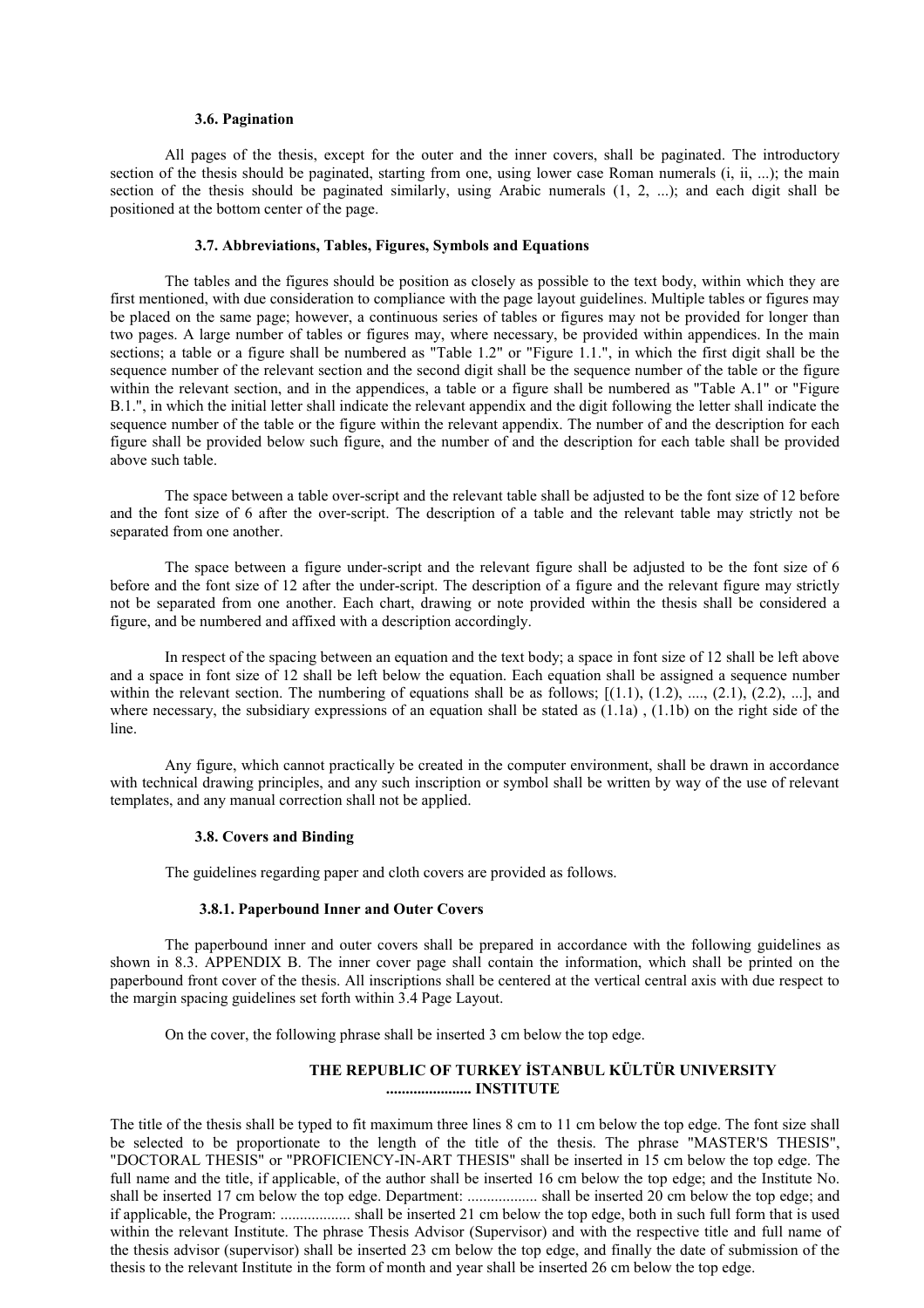The example for the theses issued in a foreign language is provided within 8.6. APPENDIX E. The guidelines applicable for outer cover spine inscription are as provided within section 3.8.3.

#### **3.8.2 Clothbound Outer Cover**

The clothbound outer cover shall contain the details provided within 8.4. Appendix C. The date of thesis defense shall be inserted in the form of month and year; e.g. OCTOBER 2004. The details on the clothbound outer cover should be inscribed, using gold bronze or a similar material. The example for the theses issued in a foreign language is provided within 8.7. APPENDIX F.

#### **3.8.3. Clothbound Outer Cover Spine Inscription**

The spine inscription shall bear the initial letter of the first name as well as the last name of the author, the title of the thesis and the year of acceptance of the thesis as shown in Figure 2.1. The inscription should be inscribed, using gold bronze or a similar material, and be centered in the relevant sections.



Figure 3.1. Binding outer cover spine inscription.

#### **3.8.4. Clothbound Inner Cover**

The clothbound inner cover shall contain the details provided within Appendix D. The date of submission to the Institute and the date of defense of the thesis shall be inserted in the form of day, month and year. The thesis should, after the thesis exam, be signed by the advisor (supervisor) and the members of the jury; and any member of the jury, who states an adverse opinion, should annotate the word REJECTION along with the signature thereof. In the case of a thesis issued in a foreign language, an inner cover in Turkish, which contains the same details, shall be added to follow the inner cover in the relevant foreign language (Appendix G).

#### **4. GUIDELINES FOR THE CONTENT**

#### **4.1. Literary Language and Spelling Rules**

In theses issued in Turkish; the *Turkish Dictionary* and the *Spelling Book* of Turkish Language Association shall be followed in respect of the literary language as well as spelling and punctuation. In the cases, where such words and expressions that are not provided within the said sources are to be used; the meaning and the reason for using of any such word or expression should be explained within a footnote or endnote. In the case of a thesis that is issued in a foreign language; where necessary, such dictionary or spelling guide that the advisor (supervisor) could deem necessary should be used.

SI units shall be used in theses, and where necessary, equivalents of the same in MKS units shall be provided in parentheses. Each symbol most be defined at the spot, where it is first used within the text. Third person singular narration instead of first personal singular narration should be used within the thesis except for the Preamble, the footnotes or the Endnotes.

#### **4.2. Introductory Section**

The Introductory Section of the thesis is comprised of the Preamble, the Table of Contents (Index), the Abbreviations, the Lists of Tables, Figures and Symbols as well as the Abstract in Turkish and the Abstract in the Designated Foreign Language.

#### **4.2.1. Preamble**

In the Preamble, the volume of which should not exceed one page; gratitudes to the institutions and organizations, which may have provided support and/or sponsorship for the study, and the persons, who may have provided assistance for the same, may be expressed at the discretion of the author of the thesis. At the end of the preamble text, the full name of the author of the thesis shall be inserted in right-aligned fashion and the date in the form of month and year shall be inserted in left-aligned fashion.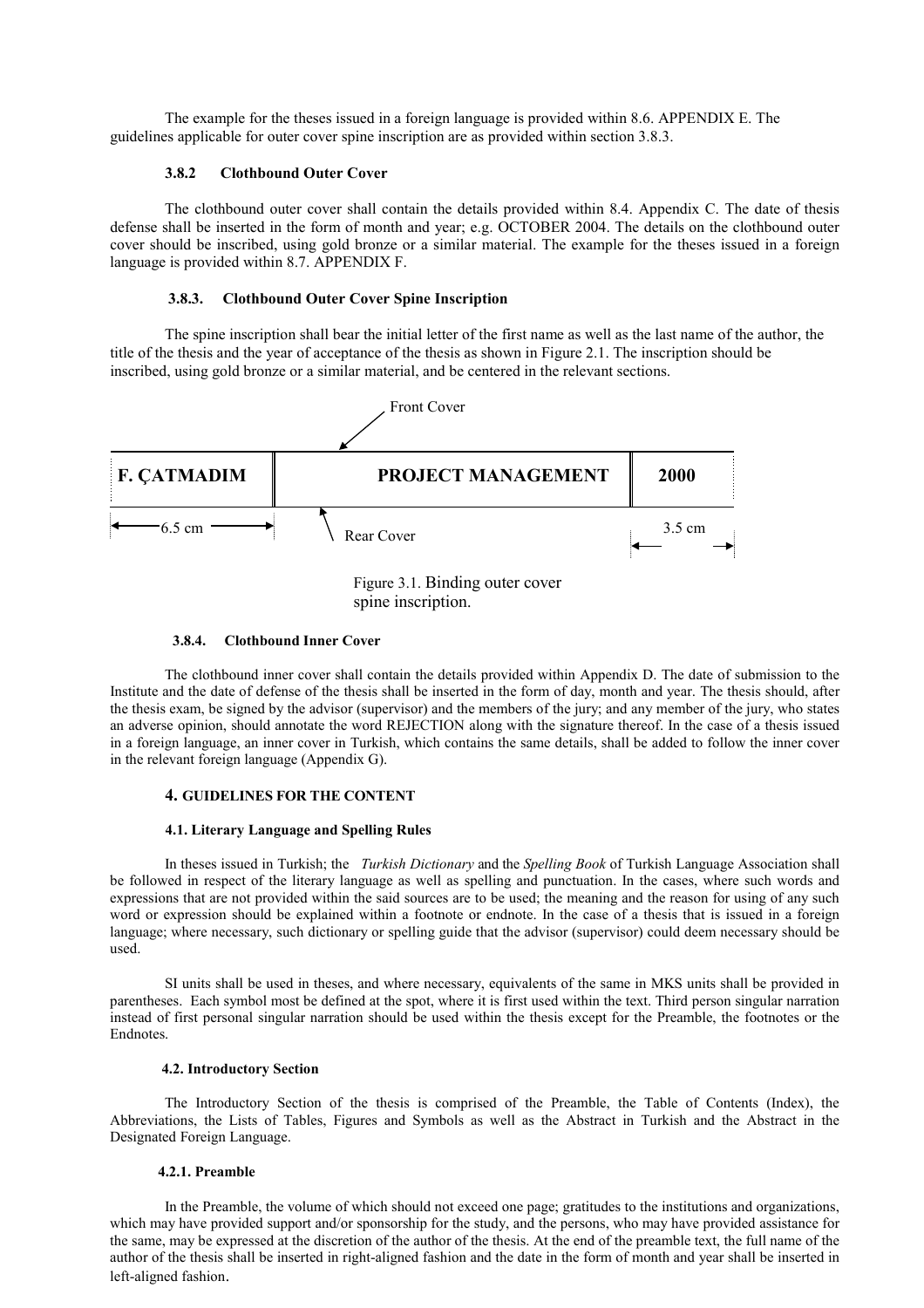#### **4.2.2. Table of Contents (Index)**

The page of the Table of Contents (Index page) sheds light on how the study has been arranged and organized. The heading organization adopted on the said page shall be maintained also throughout the entire study. One of the two methods set forth below shall be employed for the page of Table of Contents (Index page) or throughout the study.

# **First Method:**

| XX. |
|-----|
| XX. |
| XX. |
| XX. |
| XX. |
| XX. |
| XX. |
| XX. |
| XX. |
| XX. |

## **Second Method:**

|             | Page      |
|-------------|-----------|
| L XXXXXX    | XX        |
|             | XX        |
|             | XX        |
|             | XX        |
|             | XX        |
|             | XX.       |
|             | <b>XX</b> |
|             | <b>XX</b> |
|             | <b>XX</b> |
|             | XX        |
|             | XX        |
|             | <b>XX</b> |
| II. XXXXXX. | XX        |
|             | XX        |
|             | <b>XX</b> |
|             |           |

In either of the methods; the primary headings shall be typed using upper case and bold characters, the secondary headings shall be typed using lower case and bold characters and the other headings shall be typed using lower case and plain characters within the page of Table of Contents (Index page). Spacing by 1.5 lines shall be left between any two headings. The page of Table of Contents (Index page) shall be arranged in accordance with the sample set forth within Appendix H.

#### **4.2.3. Abbreviations and Lists of Tables, Figures and Symbols**

The Abbreviations and the Lists of Tables, Figures and Symbols shall be prepared with a spacing of 1.5 lines; in respect of the descriptions, the spacing should be adjusted to be the font size of 6 before and the font size of 6 after description phrase. The relevant examples are provided within 8.10. APPENDIX I., 8.11. APPENDIX J., 8.12. APPENDIX K. and 8.13.APPENDIX L.

#### **4.2.4. Abstracts in Turkish and in the Designated Foreign Language, Being English**

The abstract, which shall include the title of the thesis, shall be issued as the initial page in the volume of 1 page to 5 pages, which shall not be shorter than 200 words. As a part of the abstract; the subject matter of the study is introduced briefly without the statement of references, and the methods used as well as the conclusions drawn shall be set forth. In the cases where equations, figures, tables etc. are used, they shall be numbered within the abstract, separately from the main sections.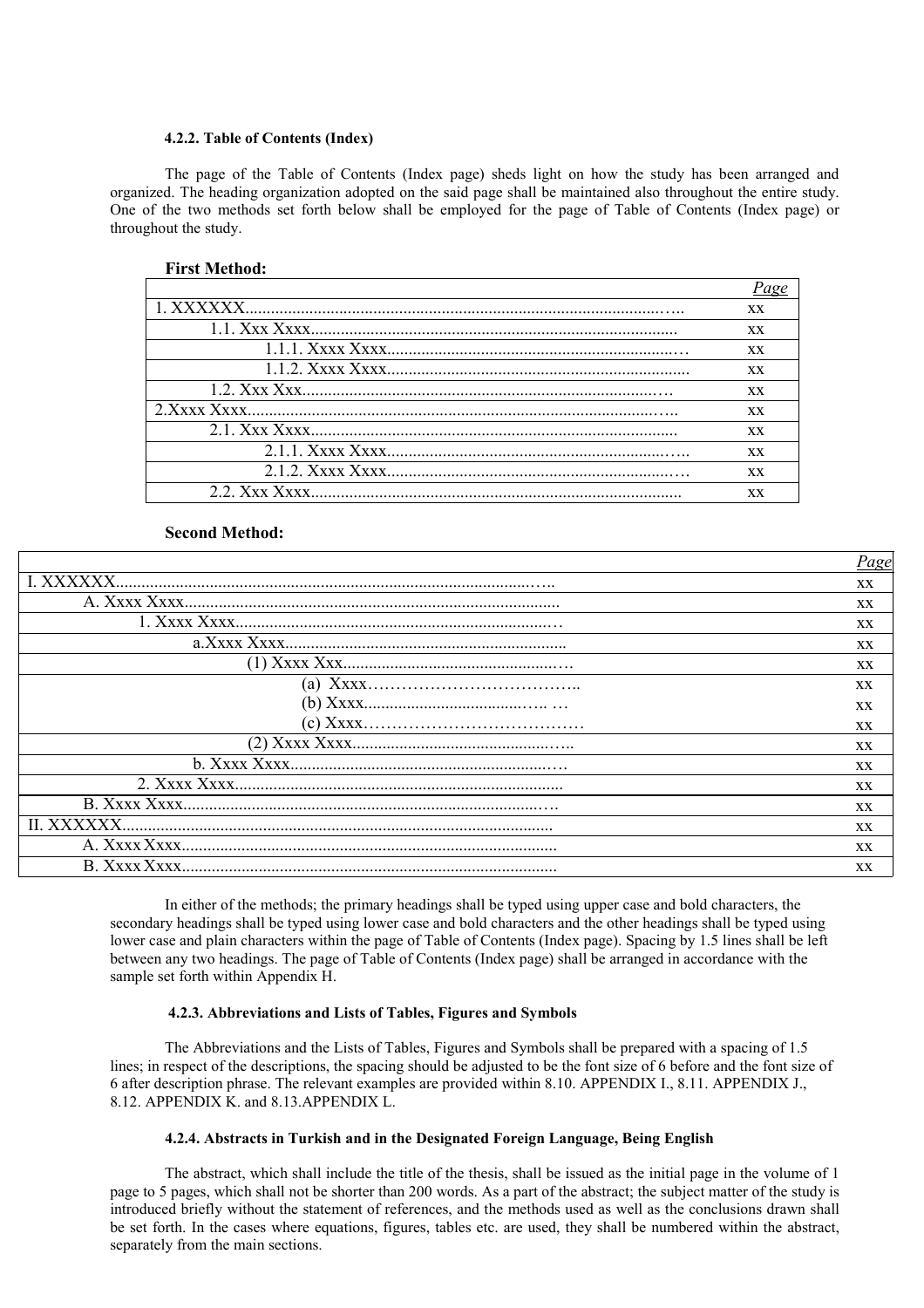Keywords and the Science Code shall be specified at the end of the abstract. A sample abstract is provided within 8.1.APPENDIX A.1.

An "Abstract" is the equivalent of the "kisa ozet" ("*abstract*" in Turkish), issued in a foreign language recognized by the relevant department/ art major of the relevant Institute, being, in this case, English. The title of the abstract in the designated foreign language shall be the title of the thesis in the relevant foreign language as the case is with the other section headings. Immediately below the title shall be inserted the translation to the designated foreign language of the phrase "Kisa Ozet" in capital letters. For example, in the case where the designated foreign language, the word "Abstract" shall be inserted. An example is provided in 8.2. APPENDIX A.2.

#### **4.3. Text Section**

The text section includes the introduction, the main sections, the conclusions and/or the discussion, and shall not be subject to any limitation of volume.

# **5. CITATION OF BIBLIOGRAPHY ITEMS**

Each original scientific study is the product of intensive efforts. A study makes references to sources studied and utilized while setting light to other studies. Provision of all relevant references is a moral requirement for the author of the study to observe Article 27.2 of the Universal Declaration of Human Rights, which sets forth that everyone has the right to the protection of the moral and material interests resulting from any scientific, literary or artistic production of which he is the author, in other words to respect the labor of not only others but also of hers/his.

Each reference (bibliography item) shall be cited twice throughout the study, once within the main body of the study text and once within the "Bibliography" section. All mentioned references (bibliography items) should also be cited within the Bibliography Section irrespectively of the method, through which they are cited within the main body of the study text.

#### **5.1. Citation of Bibliography Items within the Text**

The bibliography items shall be cited either within parentheses or by way of footnotes at the end of the relevant pages or by way of endnotes at the end of the relevant sections at the discretion of the department and the advisor (supervisor). In this guide; both methods shall be described through the examples suggested by Modern Language Association (MLA), being an international method of citation, and the method to be adopted throughout the thesis shall be subject to the discretion of the department and the advisor (supervisor).

#### **5.1.1. Citation in Parentheses**

The bibliography items shall be cited within the main text, in which the reference thereto is made, basically within parentheses in the form of (Last Name of the Author Page/s Cited), and the details of the bibliography item shall be provided within the "Bibliography" section at the end of the study.

Example: (Tannen 52)

In the cases, where reference is made to the work as a whole, than the Cited Page/s shall not be stated.

Example: (Tannen)

In the cases, where an author has more than one works; a comma shall be put after the author's last name, and the title of the relevant work shall be inserted.

Example: (Tannen, You Just Don't Understand: Women and Men in Conversation 52)

In the cases, where there are multiple authors with the same last name; the initial of the first name of the relevant author shall be inserted, and if the initials of the first names of such authors are also the same, then, the first name shall be inserted.

Example: (D. Tannen 52) (Deborah Tannen 52)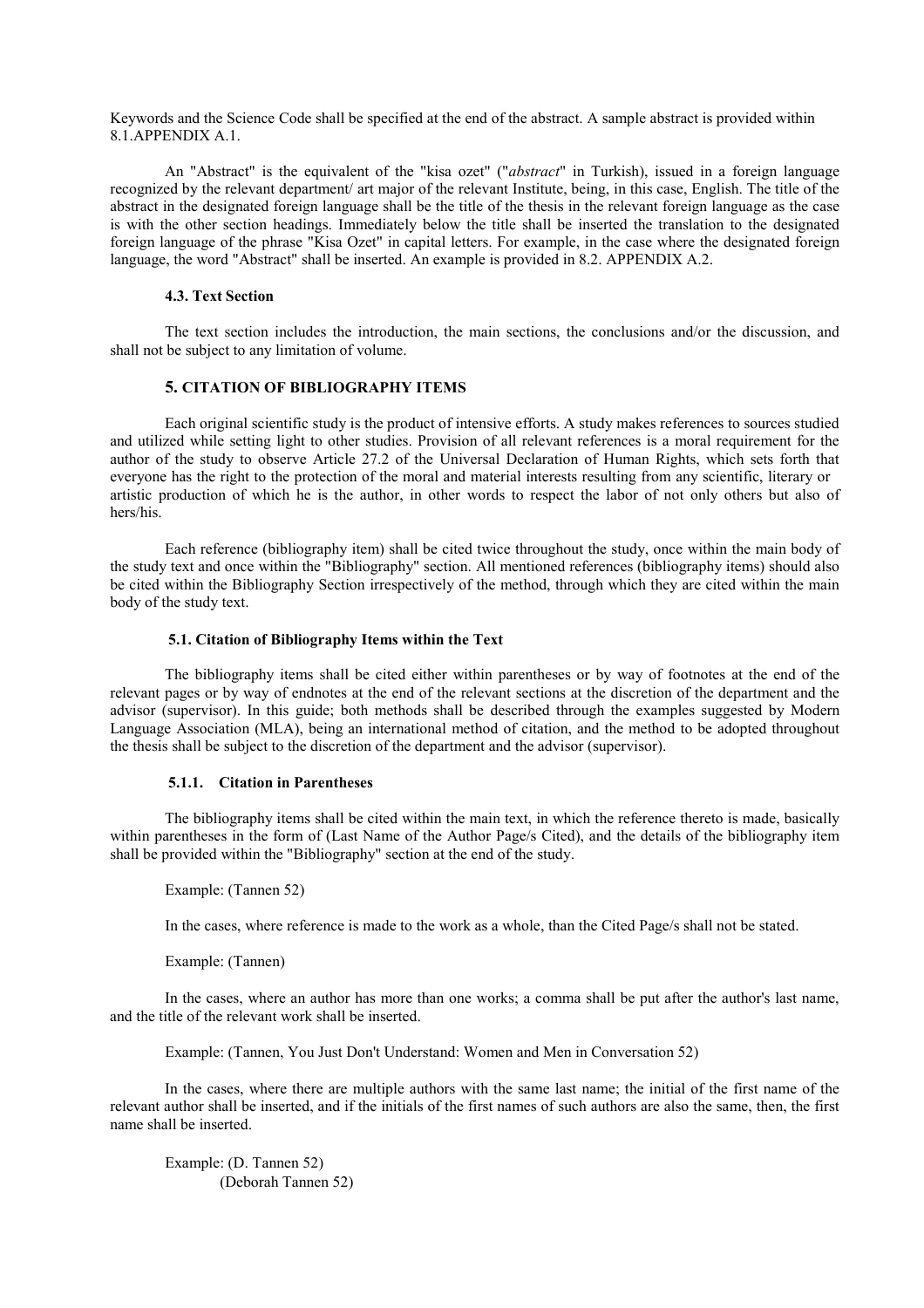In the cases, where reference is made to multiple bibliography items within the text; a semicolon shall be placed between such bibliography items.

Example: (Rose 212; Tannen 52)

In the cases, where a work has been authored by more than three authors; the last name of the first author shall be inserted, and shall be followed by "v.d." in the Turkish version and by "et al." in the English version.

Example: (Marquart et al. 52-57)

#### **5.1.2. Use of Endnotes**

In the cases, where the bibliography items are cited not by way of footnotes but within parentheses; the explanatory, complementary notes that cannot be placed within the main text body may be stated within the Endnotes. In the cases, where Endnotes are used; they shall be numbered in the form of superscript at the relevant spot within the text such as  $1,2,3$ . At the end of the section; necessary explanations shall be inserted next to each of those numbers, which shall be arrayed one under another. The numbering for the endnotes shall be started from one for each section and not for each page.

#### **5.1.3. Indication of Quotations**

All direct or indirect quotations from other works should be indicated and be cited within the Bibliography. In the event the length of the quoted passage within the main text does not exceed four lines, then the quotation shall be indicated within the text in quotation marks. As shown in the example; following the quotation mark, the page number shall be inserted within parentheses and a full stop (period) mark shall be placed:

For Charles Dickens the eighteenth century was both "the best of times" and "the worst of times"(35).

In the event the length of the quoted passage does exceed four lines; the quotes passage shall be inserted to the lower line, with 10 characters of spacing from the carriage return without using quotation marks, and the relevant page number shall be inserted within parentheses after the full stop (period) mark. Example:

At the conclusion of *Lord of the Flies*, Ralph and the other boys realize the horror of their actions:

The tears began to flow and sobs shook him. He gave himself up to them now for the first time on the island; great, shuddering spasms of grief that seemed to wrench his whole body. His voice rose under the black smoke before the burning wreckage of the island; and infected by that emotion, the other little boys began to shake and sob too. (186)

A quotation within a quotation shall be indicated by way of single quotation marks. Example:

" 'Are you a C.O.?' I asked a fellow jailbird."

In the cases, where certain sections are skipped within a quoted passage, such skipped sections are indicated by way of triple dots within brackets [. . .]. Example:

In surveying various responses to plagues in the Middle Ages, Barbara W. Tuchman writes, "Medikal thinking [. . .] stressed air as the communicator of disease, ignoring sanitation or visible carriers."

In the cases, where a poem is quoted and any one line or more lines of the quoted poem is or are skipped;

the skipped line/s shall be indicated by way of consecutive dots in brackets in such length that is equal to the length

of only one line [………………………………………]. At the end of the quotation, the lines quoted shall be indicated in brackets. Example:

> Elizabeth Bishop's "In the Waiting Room" is rich in evocative detail: In Worcester, Massachusetts, I went with Aunt Consuelo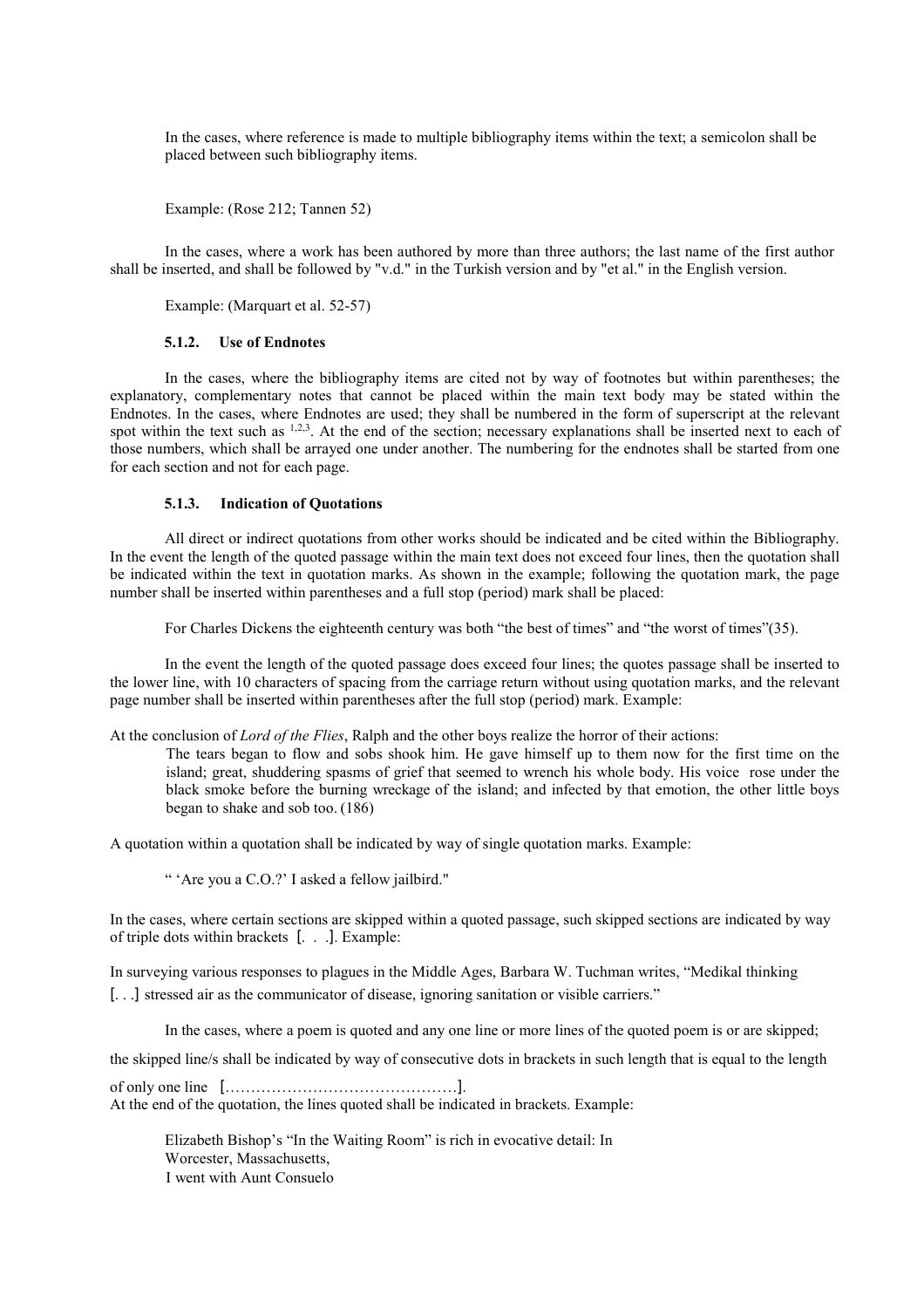to keep her dentist's appointment [. . . . . . . . . . . . . . . . . . . . . . . . . . . . ] It was winter. It got dark early. (1-3, 6-7)

# **5.1.4. Indication of Source of Quotation in Parentheses**

The source of the quotation shall be stated immediately at the end of the quotation within parentheses in the form of (Author's Last Name Cited Page/s) Example:

The eighteenth century was both "the best of times" and "the worst of times"(Dickens 35).

In the cases, where the name of the author has already been stated, then only the relevant page numbers shall be stated within the parentheses. Example:

For Charles Dickens the eighteenth century was both "the best of times" and "the worst of times"(35).

In the case of indirect quotations from another source, only the guidelines about the citation of sources within the text shall be followed. In the parentheses; the abbreviation "al.y" in Turkish or "qtd. in" in English, being the designated foreign language shall be inserted in advance of the last name of the author of the quoted source. Example:

2:450). Samuel Johnson admitted that Edmund Burke was an "extraordinary man" (qtd. in Boswell

Such document shall be indicated within the Bibliography Section as shown below:

Boswell, James. *The Life of Johnson*. Ed. George Birkbeck Hill and L. F. Powell. 6 vols. Oxford: Clarendon, 1934-50.

#### **5.2. Footnotes and Examples**

Footnotes may be used not only for the citation of bibliography items at the bottom of the page but also for the statement of the explanatory, complementary notes that that cannot be placed within the main text body may be stated within the main text. On any page of the thesis, the brief and succinct explanations, which would be cause digression and disrupt continuity of the reading experience if inserted within the main text, may be provided by way of footnotes at the bottom of the page.

In the cases, where footnotes are used; they shall be numbered in the form of superscript at the relevant spot within the text such as <sup>1,2,3</sup>. The numbering shall start from one at each page. Two lines of spacing shall be left after the main text body on the page, and the footnote/s shall be separated from the main text body by way of a continuous line to be drawn from left to right until the center of the page. The spacing, which should be reserved at the bottom edge of the page should strictly not be violated. The footnote sequence number, which is inserted as a superscript within the main text body, shall also be inserted in the same form also at the page bottom with five characters of spacing from the carriage return, and the associated explanation shall be typed with a single line, using such font size that is smaller by two sizes than the font size used for the main text. In the cases, where multiple footnotes are used; a line spacing of two lines shall be left between any two footnotes. All publication details of the bibliography item shall be cited on the spot, where the relevant footnote is first provided. In the cases of subsequent references of the same bibliography item, only the last name of the author and the relevant page number shall be cited. A full stop (period) mark shall be placed at the end of each footnote. Such acronyms as "a.y." or "a.g.y." shall not be used in theses issued in Turkish, and such acronyms as "op. cit." or "Ibid." shall not be used in theses issued in a foreign language, e.g. in English.

# **5.2.1. Works by a Single Author**

Full Name of the Author, *Title of the Work*. (City Published: Publishing House, Year) Page No.

Initial reference: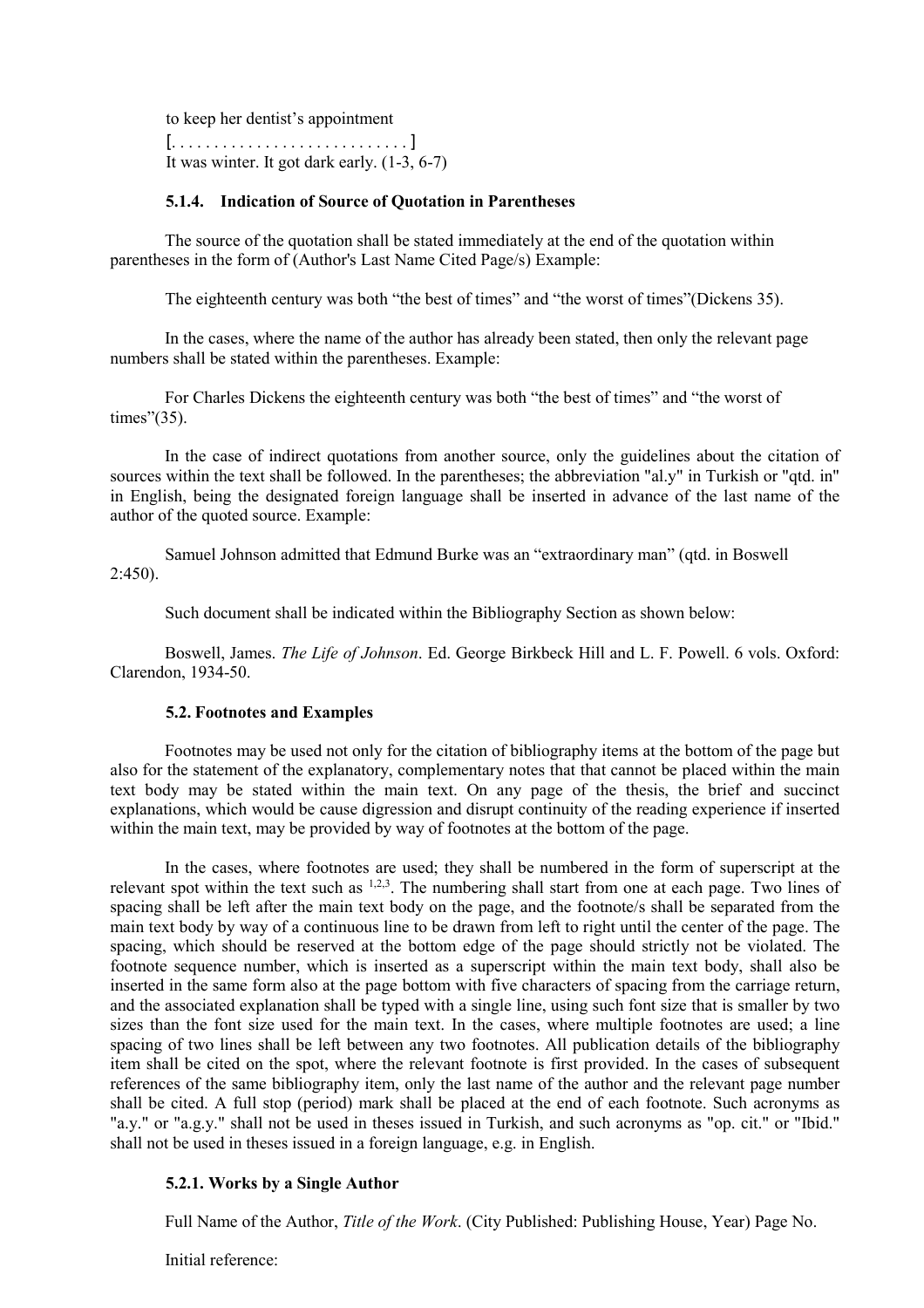1 Deborah Tannen, *You Just Don't Understand: Women and Men in Conversation* (New York: Morrow, 1990) 52.

Subsequent references:

 $2$  Tannen 60.

#### **5.2.2. Works by Two or More Authors**

Full Name of the Author, Full Name of the Author, and Full Name of the Author, *Title of the Work*. (City Published: Publishing House, Year) Page No.

<sup>3</sup>James W. Marquart, Sheldon Ekland Olson, and Jonathan R. Sorensen, *The Rope, the Chair, and the Needle: Capital Punishment in Texas, 1923-1990* (Austin: U of Texas P, 1994) 52-57.

# **5.2.3. Works with Multiple Volumes**

In the case of multiple editors:

Full Name of the Editor vd./et al., ed./eds.,*Title of the Work*, edition no, total number of volumes (City Published: Publishing House, Year) Page No.

In a thesis issued in a foreign language, e.g. in English; "et al." shall be issued instead of "vd.", and "eds." shall be used instead of "ed." and "vols" shall be used instead of "cilt".

4 Paul Lauter et al., eds., *The Heath Anthology of American Literature*, 2nd ed., 2 vols. (Lexington: Heath, 1994) 5.

## **5.2.4. Anthology**

Full Name of the Editor, ed., *Title of the Anthology* (City Published: Publishing House, Year).

5 Paula R. Feldman, ed., *British Women Poets of the Romantic Era* (Baltimore: Johns Hopkins UP, 1997).

# **5.2.5. A Work in An Anthology**

In the case of a translated work; the acronym "çev." shall be used in a thesis issued in Turkish, and the acronym "trans." shall be used in a thesis issued in English. In the cases, where the work is not a translation, the details related to the translation shall be removed.

Full Name of the Author, "Title of the Work," çev./trans. Full Name of the Translator, *Title of the Anthology*, ed. Full Name of the Editor (City Published: Publishing House, Year) page number.

<sup>6</sup> Isabel Allende, "Toad's Mouth," trans. Margaret Sayers Peden, *A Hammock beneath the Mangoes: Stories from Latin America*, ed. Thomas Colchie (New York: Plume, 1992) 83.

# **5.2.6. An Article in A Periodical Publication with Consecutive Pagination**

In respect of the periodicals, the pages of which are paginated separately in each individual issue; a full top (period) mark shall be placed after the volume number, and the issue number of the periodical shall be stated.

Full Name of the Author, "Title of the Article," *Title of the Periodical* Periodical volume no (Year): Page no.

 $<sup>7</sup>$  Peter Scotto, "Censorship, Reading, and Interpretation: A Case Study from the Soviet Union,"</sup> *PMLA* 109 (1994): 65.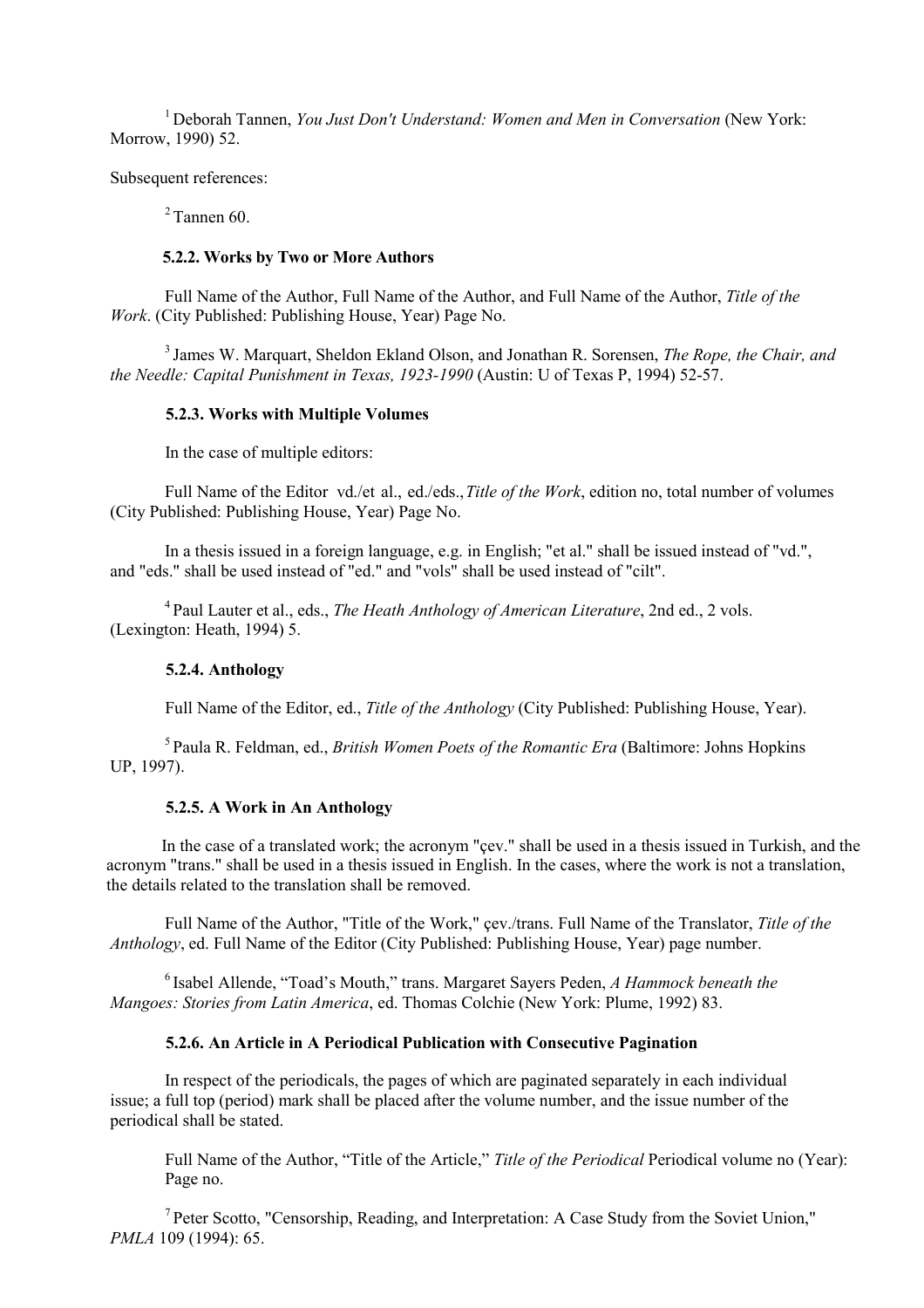# **5.2.7. An Article in A Monthly Publication**

In respect of weekly publications; the date shall be inserted between the title and the month.

Full Name of the Author, "Title of the Article," *Title of the Periodical* Months. Year: Page no.

<sup>8</sup>Hara Estroff Marano, "Domestic Violence," *Psychology Today* Nov.-Dec. 1993: 48.

# **5.2.8. A Daily Newspaper Article**

The sections in the newspapers published in Turkish shall be indicated by way of page numbers while, in the case of newspapers published in a foreign language, e.g. in English, the sections shall be indicated by way of the relevant letters since in such newspapers, the sections are named by letters. The mark (+) used after the first page number indicates the other additional pages that are not consecutive. Also, the word "baskı" shall be used in the case of the newspapers published in Turkish while the acronym "ed.", being the short form of "edition", shall be used in the case of newspapers issued in a foreign language, e.g. in English.

Full Name of the Author, "Title of the Article," *Title of the Newspaper* [City Published (If not stated in the title)]Day Month Year, edition: Section Letter/ Page number.

<sup>9</sup>Catherine S. Manegold, "Becoming a Land of the Smoke-Free, Ban by Ban," *New York Times* 22 Mar. 1994, late ed.: A1+.

<sup>10</sup>Doğan Hızlan, "F Klavyede Israr Ediyorum," *Hürriyet* [İstanbul] March 11, 2003, 4.

## **5.2.9. An Encyclopedic Article**

Full Name of the Author, "Title of the Article," *Title of the Encyclopedia*. Edition number.

<sup>11</sup> Jitendra M. Mohanty, "Indian Philosophy," *The New Encyclopaedia Britannica: Macropaedia.* 15th ed.

# **5.2.10. An Article in a Reference Book**

"Title of the Article," *Title of the Book*, edition number. Year.

12 "Irony," *Webster's New World Dictionary*, 1988 ed.

In the case of multiple volumes:

Full Name of the Author, "Title of the Article," *Title of the Book*, Total number of volumes vols., ed. Full Name of the Editor (City Published: Publishing House, Year) Volume no: Page No.

13 Gerald Abraham, "Musorgsky, Modest Petrovich," *New Grove Dictionary of Music and Musicians*, 20 vols., ed. Stanley Sadie (London: Macmillan, 1980) 12:870.

#### **5.2.11. Translated Works**

Full Name of the Author, Title of the Work, çev./trans. Name of the Translator. (City Published: Publishing House, Year) Page number.

<sup>14</sup> Feodor Dostoevsky, *Crime and Punishment*, trans. Jessie Coulson, ed. George Gibian, (New York: Norton, 1964) 10.

In the cases, where an editor is involved; the editor's details shall be stated after those of the translator.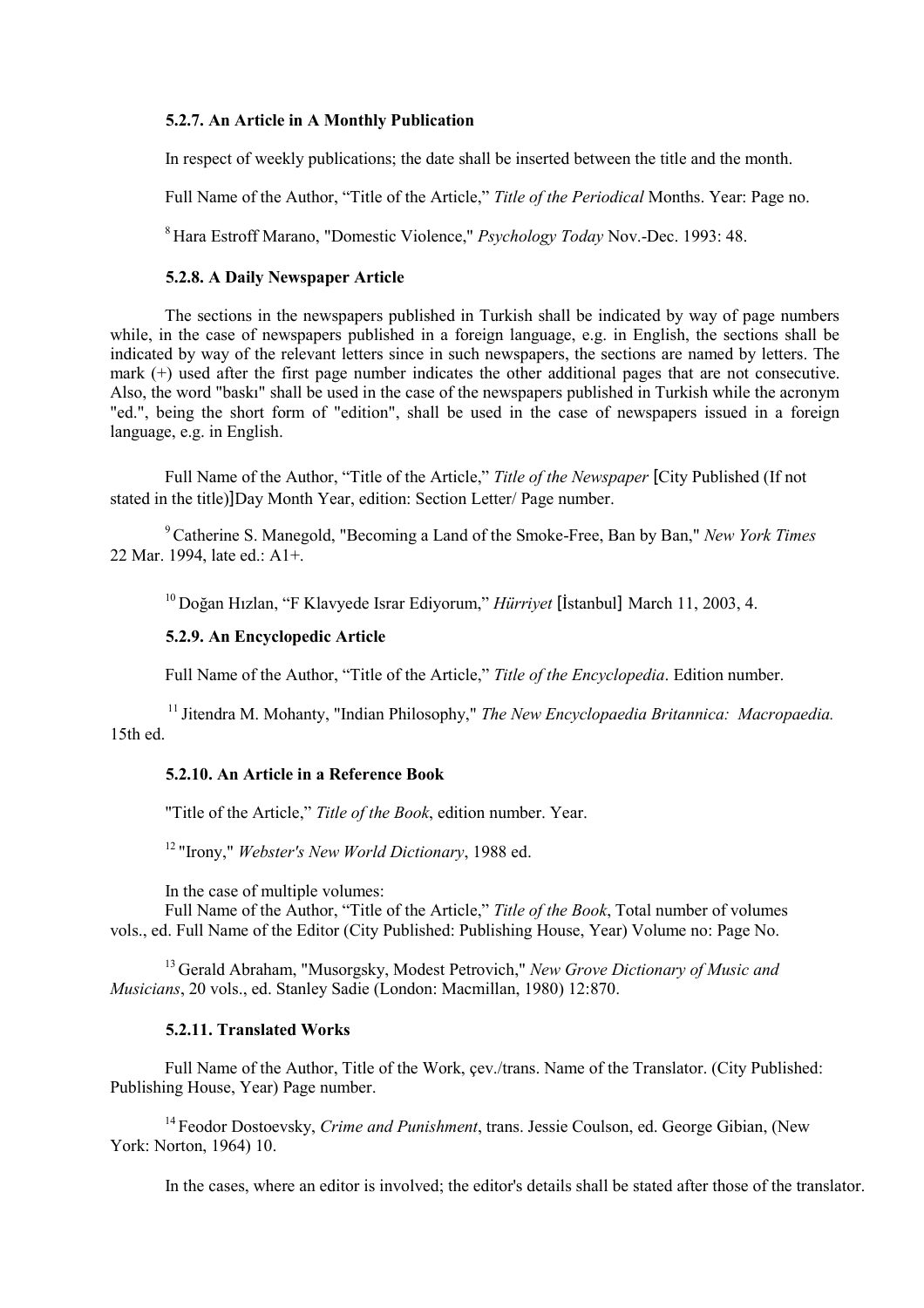# **5.2.12. Interview Published in a Newspaper or Aired on a TV or Radio Show**

Full Name of the Interviewed Person, "Title of the Interview," *Title of the Newspaper, in Which the Interview Was Published* Date (Day Month Year), edition/baskı: Section Letter Page number.

Full Name of the Interviewed Person, "Title of the Interview," *Title of the Show, As A Part of Which the Interview Was Aired* Name of the Channel, City, Date (Day Month Year).

In the cases, where the interview was aired independently and not as a part of another broadcast or show; the title of the same shall be typed in italic characters, and if it does not have a specific title, the word "görüşme" shall be used as its title in theses issued in Turkish and the word "interview" shall be used as its title in these issued in a foreign language, e.g. in English. The initial letter of either of the words "görüşme" and "interview" shall not be in upper case. In such cases, neither quotation marks nor italics shall be used.

<sup>15</sup> Nadine Gordimer, interview, *New York Times* 10 Oct. 1991, late ed.: C25.

<sup>16</sup> Harry Blackmun, interview with Ted Koppel and Nina Totenberg, *Nightline*, ABC, WABC, New York, 5 Apr. 1994.

## **5.2.13. Interview Conducted by the Author of the Thesis**

Full Name of the Interviewed Person, type of interview (personal interview, interview on the phone), Date (Day Month Year).

 $17$  I. M. Pei, personal interview, 22 July 1993.

<sup>18</sup> Alvin F. Poussaint, telephone interview, 10 Dec. 1990.

## **5.3. Examples of Indication of Electronic Documents in the Footnotes**

In respect of the indication of electronic documents in the footnotes, the data available shall be considered sufficient even in the cases where certain required data are missing.

# **5.3.1. Entirety of A Scientific Project or An Information Database**

Required details: Title of the database, full name of the editor if stated, version number if necessary and not mentioned within the title of the database, date of publication or update of electronic document and the name of the supporting/ sponsor institution or organization, date of access and web address.

*Title of the Project or Database*, Full Name of the editor, version no, Month Year, Name of the Supporting/ Sponsor Institution or Organization, Date of access Day Month Year <web address>.

<sup>19</sup>*Brittanica Online*, vers 98. 2, Apr. 1998, Encyclopaedia Britannica, 8 May 1998 [<http://www.eb.com/>](http://www.eb.com/).

<sup>20</sup>*The Electronic Text Center*, Ed. David Seaman. 1998, Alderman Lib., U of Virginia, 14 Feb. [1998 <http://etext.lib.virginia.edu/](http://etext.lib.virginia.edu/)>.

## **5.3.2. A Document in An Academic Project or A Database**

Full Name of the Author, "Title of the Work," *Title of the Project or Database*, version, ed. Full Name of the Editor, Month Year, Name of the Supporting/ Sponsor Institution or Organization , Date of access Day Month Year <web address>.

<sup>21</sup> Rita Dove, "Lady Freedom Among Us," *The Electronic Text Center*, ed. David Seaman,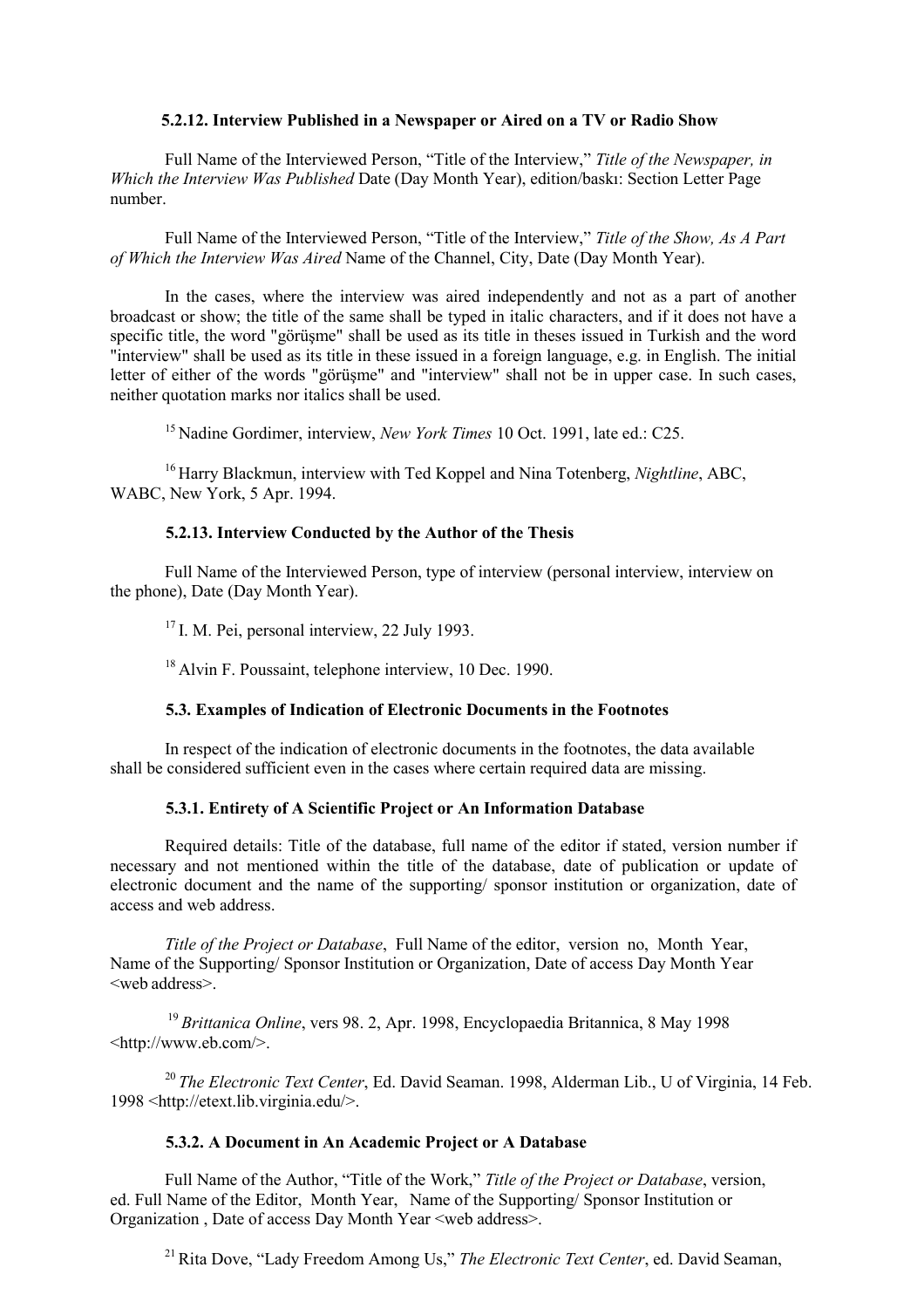1998, Alderman Lib., U of Virginia, 19 June 1998 <htttp:// etext.lib.virginia.edu/subjects/afam.html>.

#### **5.3.3. Professional or Personal Website**

Full Name of the Person, Website name, Date of update Day Month Year, Name of the relevant institution or organization, Date of access Day Month Year <web address>. The phrase Home Page shall be used if the website name has not been provided.

<sup>22</sup>James Dawe, *Jane Austen Page*, 15 Sept. 199[8 <http://nyquist.](http://nyquist/)  ee.ualberta.ca/∼dawe/austen.html>.

#### **5.3.4. An Article Published in An Online Periodical Publication**

Full Name of the Author, "Title of the Article," *Title of the Periodical* Volume no. Issue no. (Year): If paginated, total number of pages (pp.), number of paragraphs (par.), Date of access Day Month Year <web address>.

<sup>23</sup> Diane Elam, "Disciplining Woman: Feminism or Women's Studies," *Surfaces* 5.101 (1995): 11 pp., 24 June 19[98 <http://tornade.ere.umontreal.ca:80 /](http://tornade.ere.umontreal.ca/)∼guedon/Surfaces/ vol15/elam.html>.

#### **5.3.5. A Publication on a CD-ROM, Disk or A Magnetic Medium**

Full Name of the Author, "Title of the Article," *Title of the Periodical*, Volume No. Issue No (Month Year): If paginated, total number of pages, *Index Name*, CD-ROM, Database Producer. CD-Rom disk date.

 $^{24}$  John M. Covaleski, "The firm of the 21 century accounting," *Accounting Technology*, 14.4 (May 1999) : 4+, *Canadian Business and Current Affairs Fulltext Reference*, CD-ROM, SilverPlatter, Jan.98- Mar.99.

## **6. BIBLIOGRAPHY: INDICATION OF BIBLIOGRAPHY ITEMS AT THE END OF THE TEXT AND EXAMPLES**

All bibliography items, to which references have been made throughout the conduct of the scientific study, and which are cited within the main text of the study either in parentheses or by way of footnotes or endnotes, shall be cited in a list, in which the relevant authors are listed by their last names in alphabetic order, with a spacing 1.5 lines as demonstrated within the following examples. The beginning of the first line shall be the left carriage return, and the second and the subsequent lines should be inserted with a spacing of five characters from the left carriage return.

#### **6.1. Works by a Single Author**

Author's Last Name, First Name. *Title of the Work*. City Published: Publishing House, Year.

Tannen, Deborah. *You Just Don't Understand: Women and Men in Conversation.* New York: Morrow, 1990.

## **6.2. Works by Two or More Authors**

Author's Last Name, First Name, Full Name and Full Name. *Title of the Work*. City Published: Publishing House, Year.

Marquart, James W., Sheldon Ekland Olson, and Jonathan R. Sorensen, *The Rope, the Chair, and the Needle: Capital Punishment in Texas*, 1923-1990. Austin: U of Texas P, 1994.

#### **6.3. Works with Multiple Volumes**

In the case of multiple editors: Editor's Last Name, First Name vd./et al., ed./eds., *Title of the Work*, edition no (2. baskı/2nd ed.), total number of volumes(2 cilt/vols.) City Published: Publishing House, Year.

In a thesis issued in a foreign language, e.g. in English; "et al." shall be issued instead of "vd.", and "eds." shall be used instead of "ed."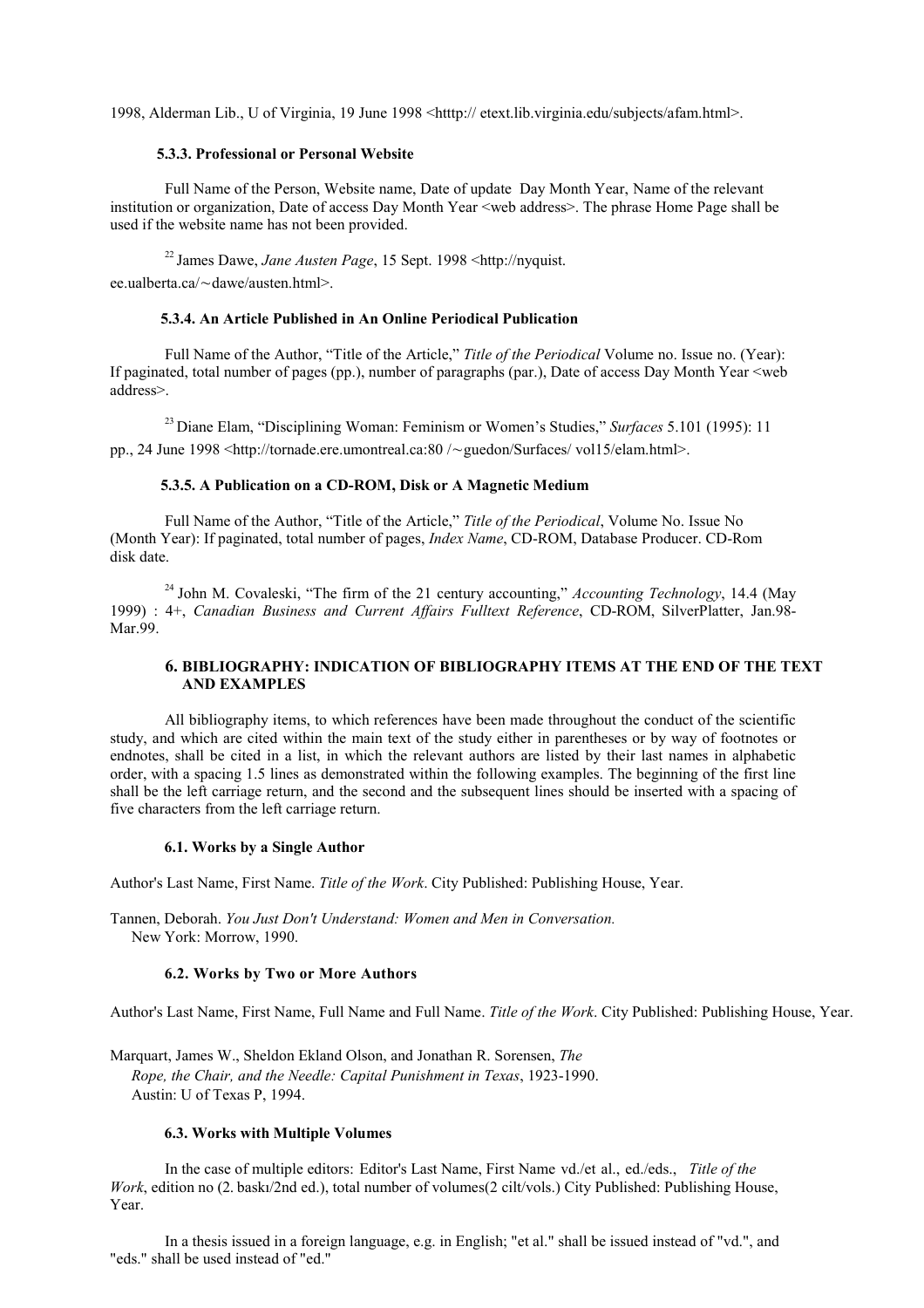Lauter, Paul et al., eds. *The Heath Anthology ofAmerican Literature*. 2nd ed. 2 vols. Lexington: Heath, 1994.

#### **6.4. Anthology**

Editor's Last Name, First Name, ed. *Title of the Anthology*. City Published: Publishing House, Year. Feldman,

Paula R., ed. *British Women Poets of the Romantic Era*. Baltimore: Johns Hopkins UP, 1997.

#### **6.5. A Work in An Anthology**

In the case of a translated work; the acronym "Çev." shall be used in a thesis issued in Turkish, and the acronym "Trans." shall be used in a thesis issued in English. In the cases, where the work is not a translation, the details related to the translation shall be removed.

Author's Last Name, First Name. "Title of the Work." Çev./ Trans. Full Name of the Translator, *Title of the Anthology*. Ed. Full Name of the Editor. City Published: Publishing House, Year.

Allende, Isabel. "Toad's Mouth." Trans. Margaret Sayers Peden. *A Hammock beneath the Mangoes: Stories from Latin America*. Ed. Thomas Colchie. New York: Plume, 1992.

#### **6.6. An Article in A Periodical Publication with Consecutive Pagination**

In respect of the periodicals, the pages of which are paginated separately in each individual issue; a full top (period) mark shall be placed after the volume number, and the issue number of the periodical shall be stated.

Author's Last Name, First Name. "Title of the Article," *Title of the Periodical* volume no (Year): Page no beginning-end.

Scotto, Peter. "Censorship, Reading, and Interpretation: ACase Study from the Soviet Union." *PMLA* 109 (1994): 61- 70.

#### **6.7. An Article in A Monthly/ Weekly Publication**

Author's Last Name, First Name. "Title of the Article," Title of the Periodical Months. Year: Page no beginningend.

Marano, Hara Estroff. "Domestic Violence." *Psychology Today* Nov.-Dec. 1993: 48-53.

In respect of weekly publications; the date shall be inserted between the title and the month.

#### **6.8. A Daily Newspaper Article**

The sections in the newspapers published in Turkish shall be indicated by way of page numbers while, in the case of newspapers published in a foreign language, e.g. in English, the sections shall be indicated by way of the relevant letters since in such newspapers, the sections are named by letters. The mark (+) used after the first page number indicates the other additional pages that are not consecutive. Also, the word "baskı" shall be used in the case of the newspapers published in Turkish while the acronym "ed.", being the short form of "edition", shall be used in the case of newspapers issued in a foreign language, e.g. in English.

Author's Last Name, First Name. "Title of the Article." *Title of the Newspaper* [City Published (If not stated in the title)]Day Month Year, edition: Section Letter/ Page number.

Manegold, Catherine S. "Becoming a Land of the Smoke-Free, Ban by Ban."  *New York Times* 22 Mar. 1994, late ed.: A1+.

Hızlan, Doğan. "F Klavyede Israr Ediyorum." *Hürriyet* [İstanbul] March 11, 2003, 4.

#### **6.9. An Encyclopedic Article**

Author's Last Name, First Name. "Title of the Article." *Title of the Encyclopedia*. Edition number Year.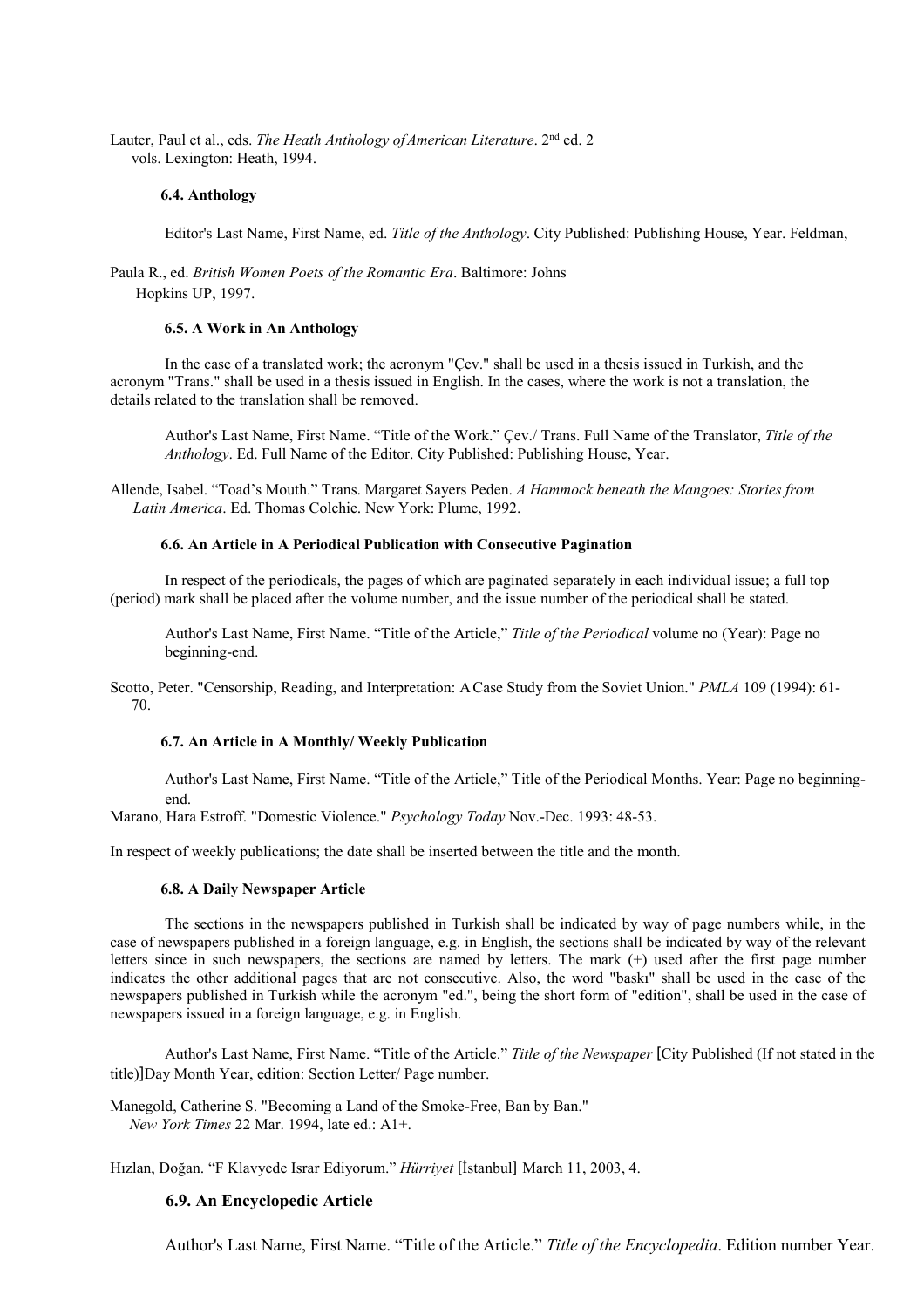Mohanty, Jitendra M. "Indian Philosophy." *The New Encyclopaedia Britannica:*  Macropaedia. 15<sup>th</sup> ed. 1987.

# **6.10. An Article in a Reference Book**

The edition number of the book shall be inserted in advance of the year of publication. However; if the edition number has not been provided, the word "basımı" shall be used after the year as the short form of the word "basım" in theses issued in Turkish, and the acronym "ed." shall be used after the year in theses issued in a foreign language, e.g. in English. "Title of the Article," *Title of the Book*, edition number. Year.

10"Irony," *Webster's New World Dictionary*, 1988 ed.

In the case of multiple volumes: Author's Last Name, First Name. "Title of the Article." *Title of the Work*. Total number of volumes vols. Ed. Full Name of the Editor. City Published: Publishing House, Year.

Abraham, Gerald. "Musorgsky, Modest Petrovich." *New Grove Dictionary of Music and Musicians*. 20 vols. Ed. Stanley Sadie. London: Macmillan, 1980.

# **6.11. Translated Works**

Author's Last Name, First Name. *Title of the Work*. Çev. /Trans. Full Name of the Translator. Ed. Full Name of the Editor. City Published: Publishing House, Year. In the cases, where an editor is involved; the editor's details shall be stated after those of the translator.

Dostoevsky, Feodor. *Crime and Punishment*. Trans. Jessie Coulson. Ed. George Gibian. New York: Norton, 1964.

#### **6.12. Interview Published in a Newspaper or Aired on a TV or Radio Show**

Last Name, First Name of the Interviewed Person. "Title of the Interview." *Title of the Newspaper, in Which the Interview Was Published* Date (Day Month Year), edition/baskı: Section Letter Page number.

Last Name, First Name of the Interviewed Person. "Title of the Interview." *Title of the Show, As A Part of Which the Interview Was Aired.* Name of the Channel, City. Date (Day Month Year).

In the cases, where the interview was aired independently and not as a part of another broadcast or show; the title of the same shall be typed in italic characters, and if it does not have a specific title, the word "Görüşme" shall be used as its title in theses issued in Turkish and the word "interview" shall be used as its title in these issued in a foreign language, e.g. in English. In such cases, neither quotation marks nor italics shall be used.

Gordimer, Nadine. Interview. *New York Times* 10 Oct. 1991, late ed.: C25.

Blackmun, Harry. Interview with Ted Koppel and Nina Totenberg. *Nightline*. ABC. WABC, New York. 5 Apr. 1994.

## **6.13. Interview Conducted by the Author of the Thesis**

Last Name, First Name of the Interviewed Person. Type of Interview (Personal Interview, Interview on the Phone). Date (Day Month Year).

Pei, I. M. Personal Interview. 22 July 1993.

Poussaint, Alvin F. Telephone Interview. 10 Dec. 1990.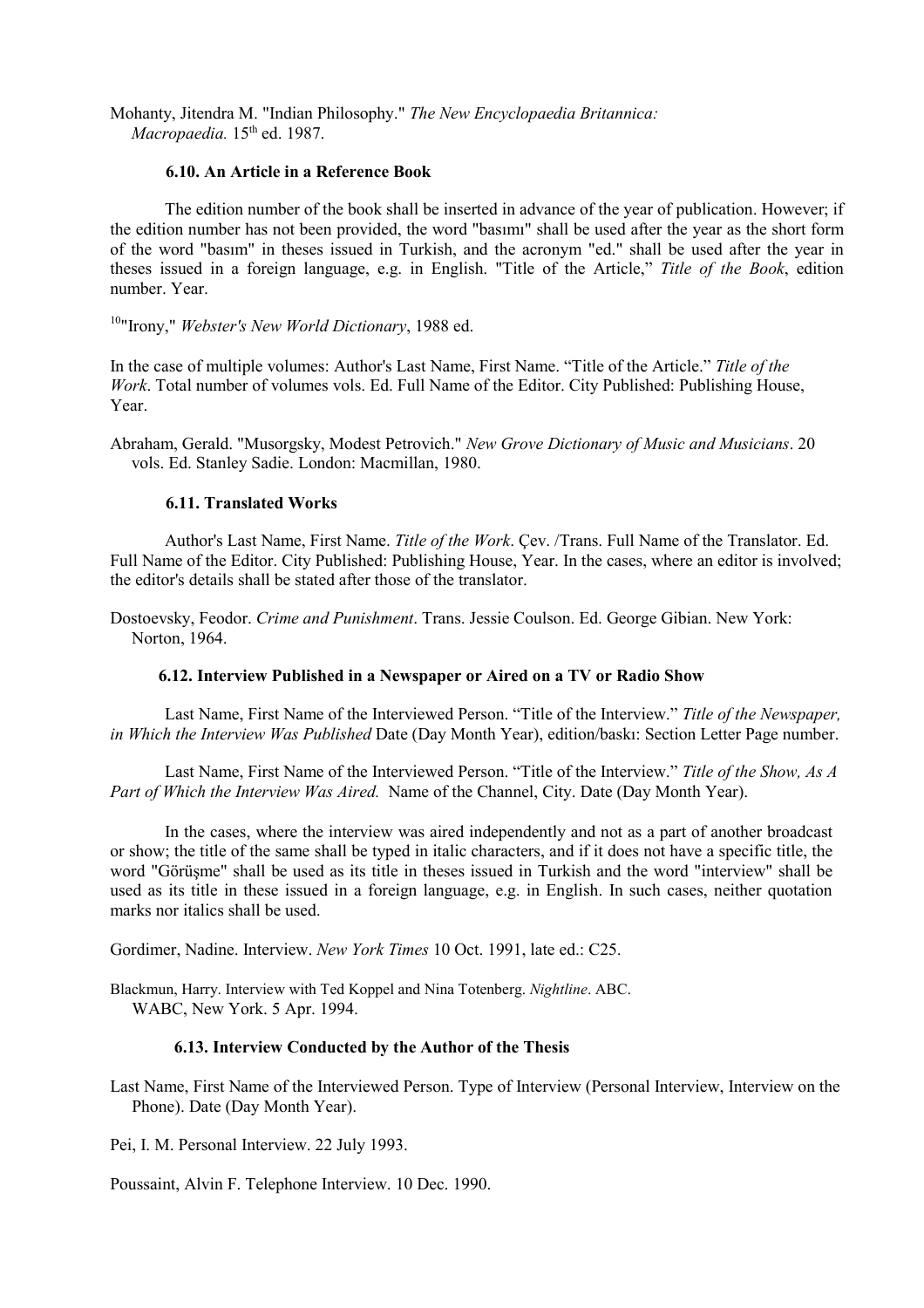# **6.14. Indication of Electronic Documents in the Footnotes and Examples**

In respect of the indication of electronic documents in the Bibliography Section, the data available shall be considered sufficient even in the cases where certain required data are missing.

# **6.14.1. Entirety of A Scientific Project or An Information Database**

Required details: *Title of the database,* full name of the editor if stated, version number if necessary and not mentioned within the title of the database, date of publication or update of electronic document and the name of the supporting/ sponsor institution or organization, date of access and web address.

*Title of the Project or Database*, Ed. Full Name of the Editor. Version no, Month Year, Name of the Supporting/ Sponsor Institution or Organization, Date of access Day Month Year <web address>.

*Brittanica Online*. Vers 98. 2. Apr. 1998. Encyclopaedia Britannica. 8 May 1998 [<http://www.eb.com/.](http://www.eb.com/)>

*The Electronic Text Center*. Ed. David Seaman. 1998. Alderman Lib., U of Virginia. 14 Feb. 1998 [<http://etext.lib.virginia.edu/](http://etext.lib.virginia.edu/)>.

# **6.14.2. A Document in An Academic Project or A Database**

Author's Last Name, First Name. "Title of the Work." *Title of the Project or Database* Version. Ed. Full Name of the Editor. Month Year. Name of the supporting/ sponsor institution or organization. Date of access Day Month Year <web address>.

Dove, Rita. "Lady Freedom Among Us." *The Electronic Text Center*. Ed. David Seaman. 1998. Alderman Lib., U of Virginia. 19 June 1998 <htttp:// etext.lib.virginia.edu/subjects/afam.html>.

# **6.14.3. Professional or Personal Website**

Last Name, First Name of the Person. Website's name. Date of update Day Month Year. Name of the relevant institution or organization. Date of access Day Month Year <web address>. The phrase Home Page shall be used if the website name has not been provided.

Dawe, James. Jane Austin Page. 15 Sept. 1998 [<http://nyquist.](http://nyquist/)

ee.ualberta.ca/∼dawe/austen.html>.

# **6.14.4. An Article Published in An Online Periodical Publication**

Author's Last Name, First Name. "Title of the Article." *Title of the Periodical*, Volume No. Issue no. (Year): If paginated, total number of pages (s./pp.), number of paragraphs (par.), Date of access Day Month Year <web address>. The acronym "s." shall be used in the case of a publication published in Turkish while the acronym "pp." shall be used in the case of a publication issued in a foreign language, e.g. in English.

Elam, Diane. "Disciplining Woman: Feminism or Women's Studies." *Surfaces* 5.101

(1995):11pp.24June199[8<http://tornade.ere.umontreal.ca:80/](http://tornade.ere.umontreal.ca/)

∼guedon/Surfaces/ vol 15/elam.html>.

# **6.14.5. A Publication on a CD-ROM, Disk or A Magnetic Medium**

Author's Last Name, First Name. "Title of the Article." *Title of the Periodical*. Volume No. Issue No (Month Year): If paginated, total number of pages. *Index Name*. CD-ROM. Database Producer. CD-Rom disk date.

Covaleski, John M. "The firm of the 21 century accounting." *Accounting Technology*. 14.4 (May 1999) : 4+. *Canadian Business and Current Affairs Full text*

*Reference*.CD-ROM.SilverPlatter.Jan.98-Mar.99.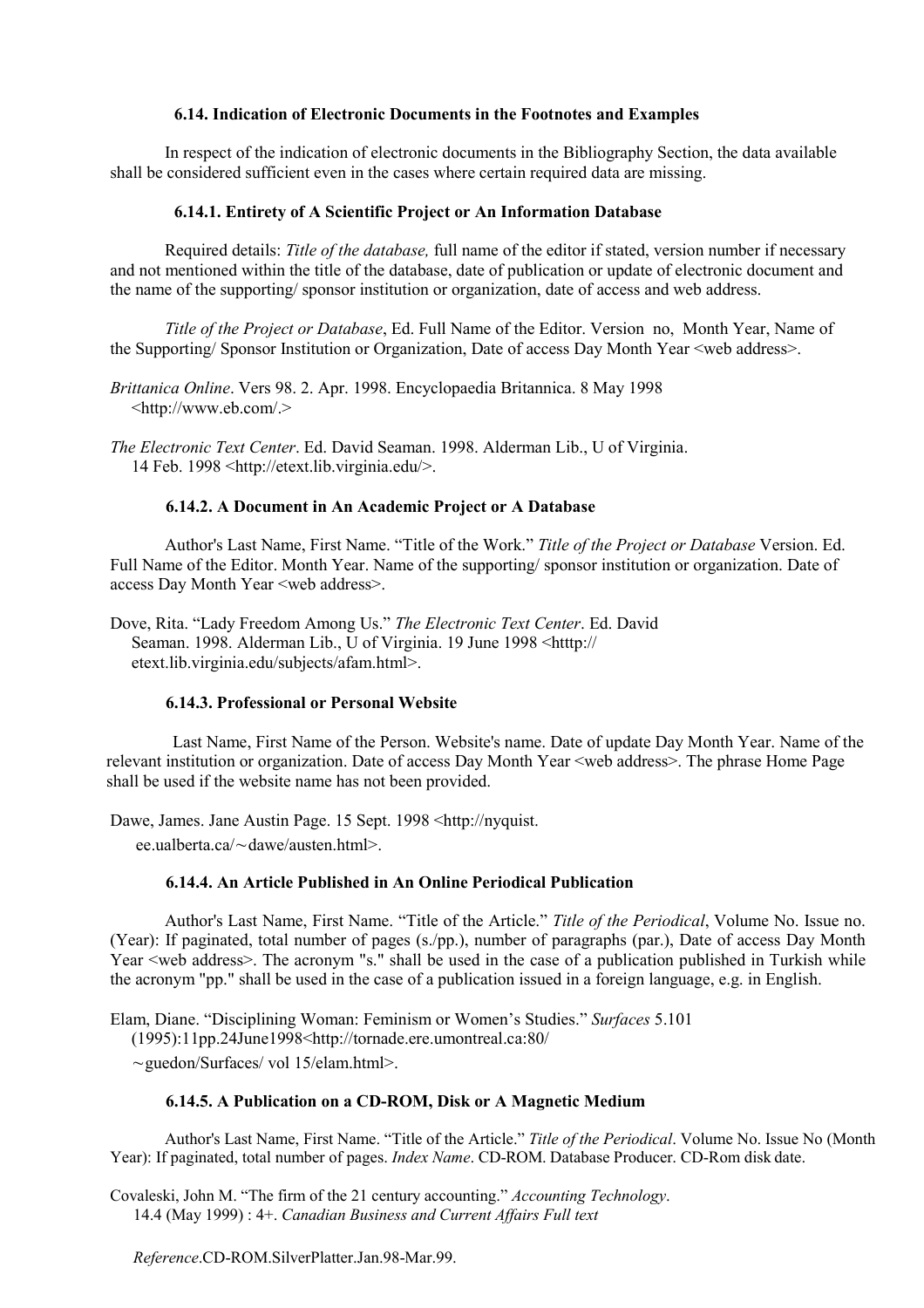# **7. ACRONYMS USED IN THE CITATION OF BIBLIOGRAPHY ITEMS**

|                                              | Latin/English | <b>Turkish</b> |
|----------------------------------------------|---------------|----------------|
| Cited work                                   | op.cit        | a.g.y.         |
| Quoted section                               | quot.in       | al.y.          |
| The same work/section                        | Ibid.         | a.y.           |
| See                                          | V.v.          | $Bkz$ :        |
| Edition                                      | ed.           | basım          |
| Without date of publication                  | w.date        | t.y.           |
| Without place of publication                 | w.place       | y.y.           |
| Volume/s                                     | Vol/s         | cilt           |
| Translator                                   | Trans.        | Cev.           |
| The other authors than the primary author in | et. al.       | v.d.           |
| the case of a work by multiple authors       |               |                |
| Editor/ $(s)$                                | Ed/s          | Ed. veya Haz.  |
| Opposing view                                | VS.           | k.g.           |
| Compare                                      | Cf.           | Karş.          |
| Page/pages                                   | p. / pp.      | S.             |
| Reference to below within the work           | infra         | bkz.: aş.      |
| Reference to above within the work           | supra         | bkz.: yuk.     |
| Reference to the whole work                  | passim        | b.a.           |
| Place cited                                  | loc.cit       | a.y.           |

# **8. APPENDICES**

The appendices mentioned within the main text shall be provided in order of sequence in this section of the study. The title of each appendix should be typed on the page that precedes the page, in which such appendix is to be provided, and the appendix should be provided within the page/s that follow such preceding page.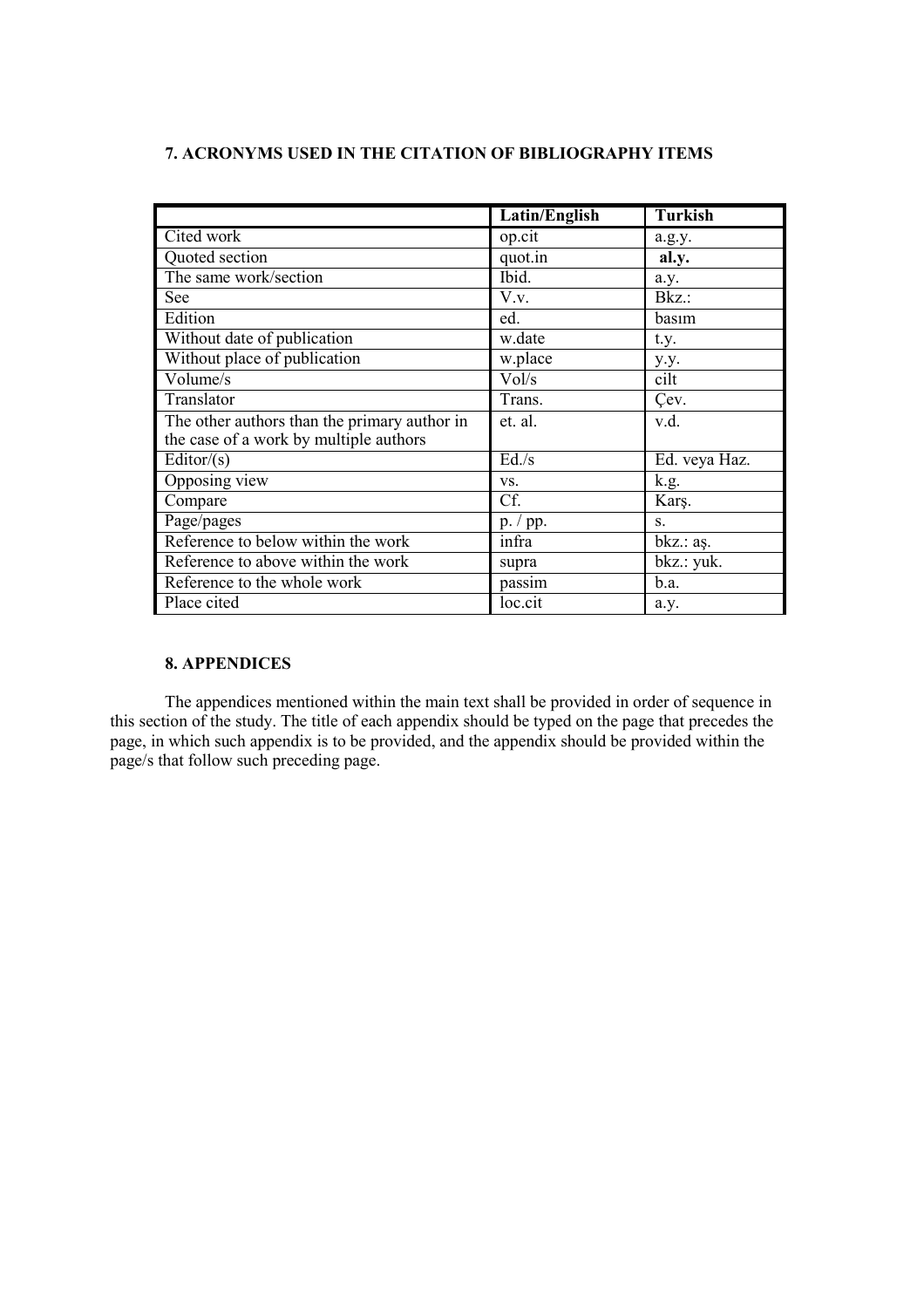## **8.1. APPENDIX A.1. Sample Abstract in Turkish**

| Enstitüsü            |                      | <b>Sosyal Bilimler Anabilim</b> |
|----------------------|----------------------|---------------------------------|
| Dalı                 |                      | Ingiliz Dili ve Edebiyatı       |
| Programi             | $\ddot{\phantom{a}}$ | Ingiliz Dili ve Edebiyatı       |
| <b>Tez Danışmanı</b> | $\ddot{\phantom{a}}$ | Prof. Dr. Nebile Direkçigil     |
| Tez Türü ve Tarihi   | $\ddot{\cdot}$       | Yüksek lisans – Haziran         |
| 2004                 |                      |                                 |

# **KISA ÖZET**

## **ELE**Ş**T**İ**REL OKUMA: B**İ**R SINIF UYGULAMASI**

#### **Feride Zeynep Güder**

**Bu çalı**ş**manın konusu üniversite düzeyinde** İ**ngilizce hazırlık sınıflarında verilen "okuma" derslerine özgü sorunlar ve ele**ş**tirel okumanın temel alanlarıdır. Hedef, ele**ş**tirel okumanın hangi yönlerinin benimsenmesi gerekti**ğ**ini ara**ş**tırmaktır.**

**Ara**ş**tırma, ele**ş**tirel dil yakla**ş**ımını temel alarak ele**ş**tirel okuma becerilerini geli**ş**tirmeyi amaçlamaktadır. Metodolojik sorunları irdelemek ve olası çözümleri önermek için Lewin'in iki ana bölümlü bir döngüden olu**ş**an ara**ş**tırma modeli uygulanarak bir** İ**ngilizce hazırlık sınıfıyla vaka çalı**ş**ması yapılmı**ş**tır. Bu süreçte sorun tanımlanmı**ş **ve çözüme yönelik ders-içi çalı**ş**malar gerçekle**ş**tirilmi**ş**tir.**

**Çalı**ş**ma** İ**ngilizce ö**ğ**retiminde ele**ş**tirel okuma ve dü**ş**ünmeyi kapsayan bir okuma dersini tasarlamak için tek ve kesin bir yöntemin olmadı**ğ**ını göstermi**ş**tir. Ele**ş**tirel okuma alı**ş**tırmaları amaç de**ğ**il araç oldu**ğ**undan önemli olan ö**ğ**rencilerin ele**ş**tirel okuma alı**ş**kanlı**ğ**ını ne ölçüde edinebildikleridir.**

**Anahtar Sözcükler: Ele**ş**tirel Okuma, Ele**ş**tirel Dü**ş**ünce, Ele**ş**tirel Pedagoji, Ele**ş**tirel Dil Duyarlılı**ğ**ı, Bili**ş**sel Yakla**ş**ım, Ödev-odaklı Ö**ğ**retim Yakla**ş**ımı.**

**Bilim Dalı Sayısal Kodu:**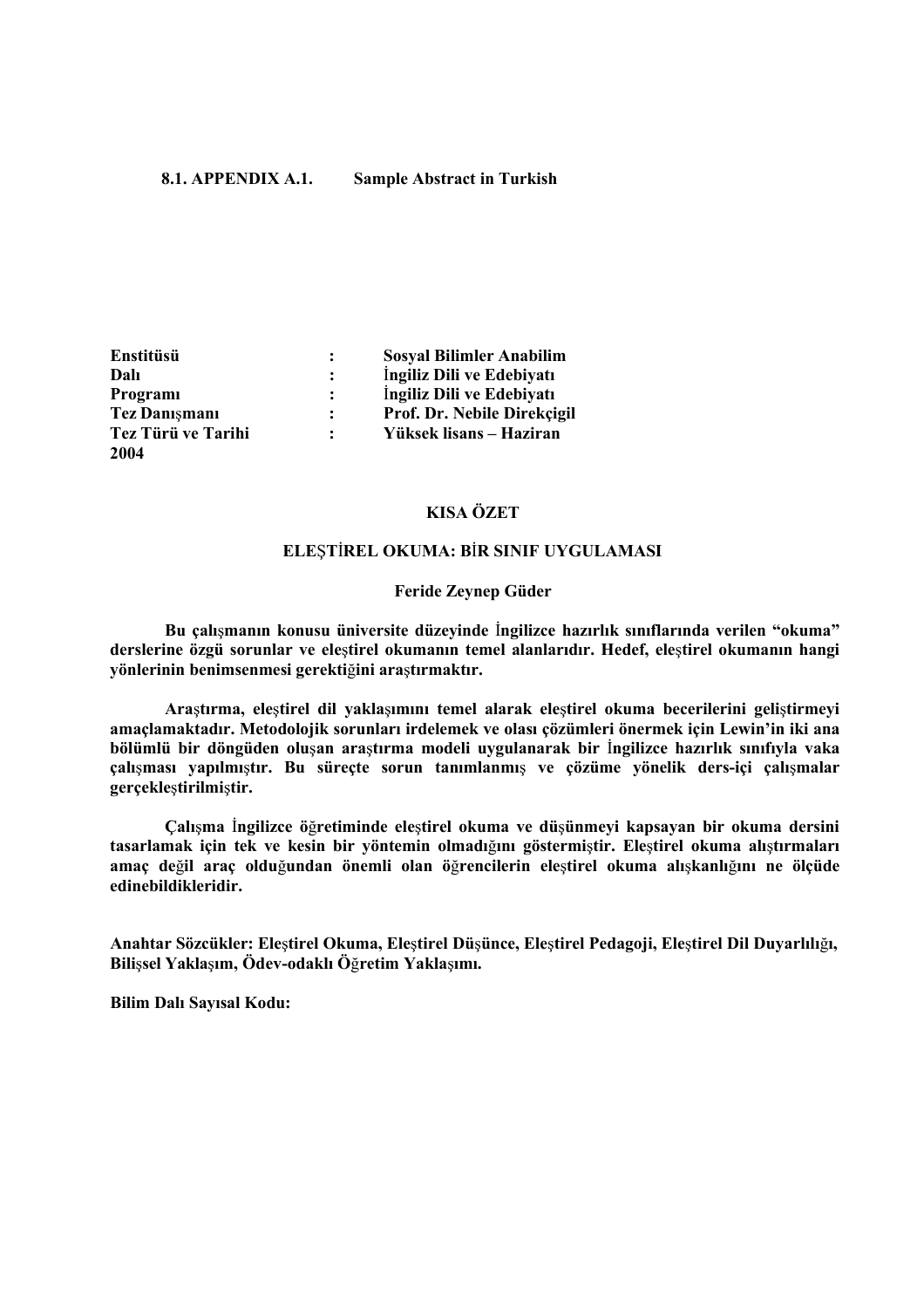# **8.2. APPENDIX A.2. Sample Abstract in the Designated Foreign Language, Being English**

| University                     |                | İstanbul Kültür University             |
|--------------------------------|----------------|----------------------------------------|
| <b>Institute</b>               | $\ddot{\cdot}$ | <b>Institute of Social Sciences</b>    |
| <b>Department</b>              | $\ddot{\cdot}$ | <b>English Language and Literature</b> |
| Programme                      | $\mathbf{L}$   | <b>English Language and Literature</b> |
| <b>Supervisor</b>              | $\ddot{\cdot}$ | Prof. Dr. Nebile Direkçigil            |
| <b>Degree Awarded and Date</b> |                | $MA - June 2004$                       |

## **ABSTRACT**

# **ON CRITICAL READING: A CLASSROOM APPLICATION**

## **Feride Zeynep Güder**

**This study deals with the basic elements of critical reading in the EFL context and specific problems of tertiary level preparatory EFL reading classes. It sets out to explore what aspects of critical reading should be adopted.**

**The research adopts the critical language awareness approach to develop critical reading skills in EFL learners. A case study based on Lewin's model of action-research which involves a cyclic sequence with two major parts was conducted with a class of EFL students to explore the methodological issues and suggest possible solutions. During the process, the problem was diagnosed and in order to solve it a classroom application was carried out.**

**The study has revealed that there is no explicit formula offering a practical way of designing an EFL reading course which incorporates critical thinking and reading. Since critical reading tasks are only means to an end, not an end in itself, what matters in the end is the extent to which the students can acquire the habit of critical reading.**

**Key Words: Critical Reading, Critical Thinking, Critical Pedagogy, Critical Language Awareness, Critical Literacy, Cognitive Approaches, Task-Based Approach**

**Science Code :**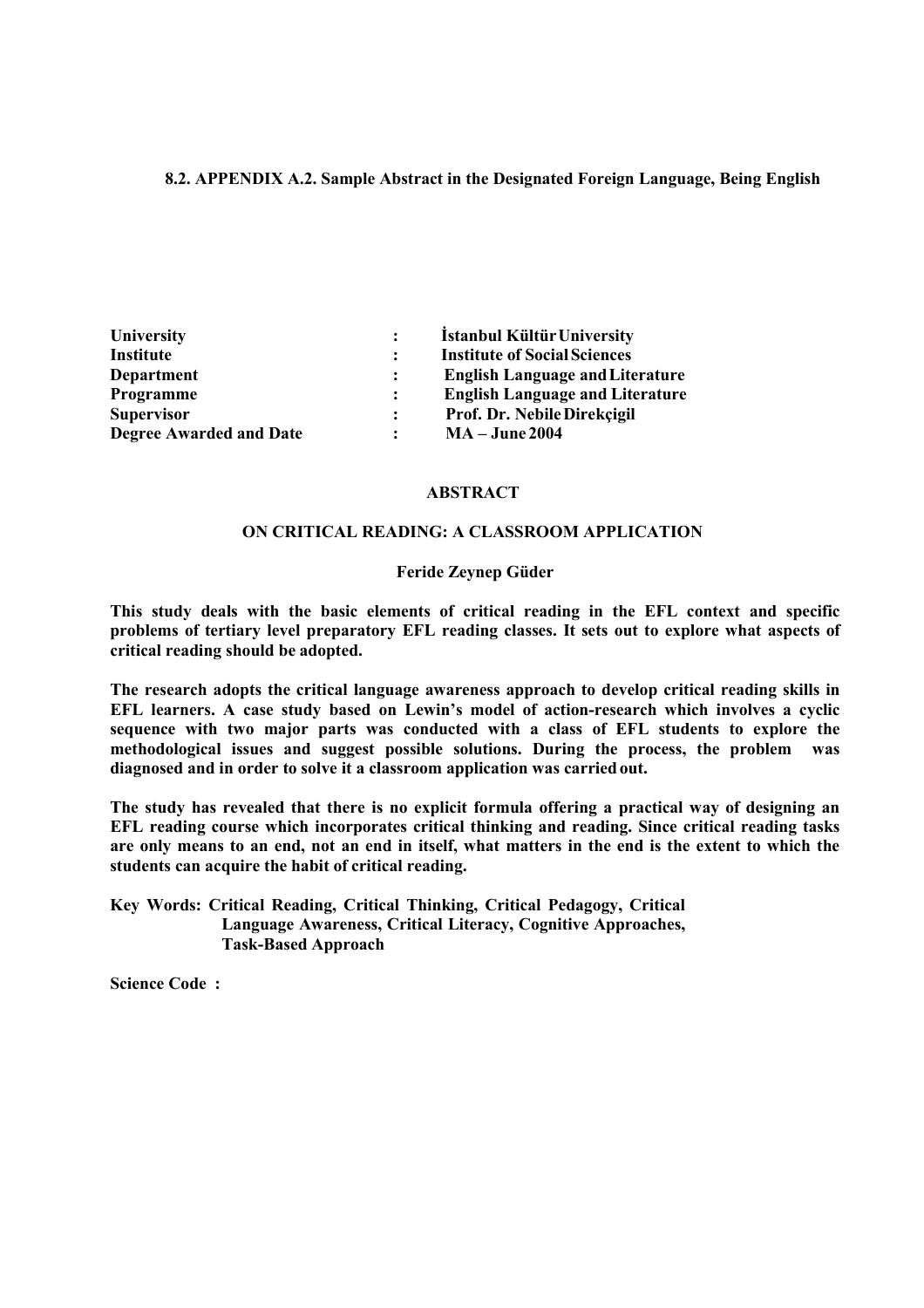**8.3. APPENDIX B. Sample Paperbound Inner and Outer Covers** 

# **T.C.** İ**STANBUL KÜLTÜR ÜN**İ**VERS**İ**TES**İ **SOSYAL B**İ**L**İ**MLER ENST**İ**TÜSÜ**

# **YÖNET**İŞİ**MDE HALKLA** İ**L**İŞ**K**İ**LER**İ**N YER**İ **VE KULLANDI**Ğ**I TEKN**İ**KLER**

**YÜKSEKL**İ**SANS TEZ**İ

**I**ş**ıl EZG**İ

**Anabilim Dalı:** İ**leti**ş**im Sanatları** 

**Programı:** İ**leti**ş**im Sanatları**

**Tez Danı**ş**manı: Prof. Dr. Nükhet GÜZ HAZ**İ**RAN 2003**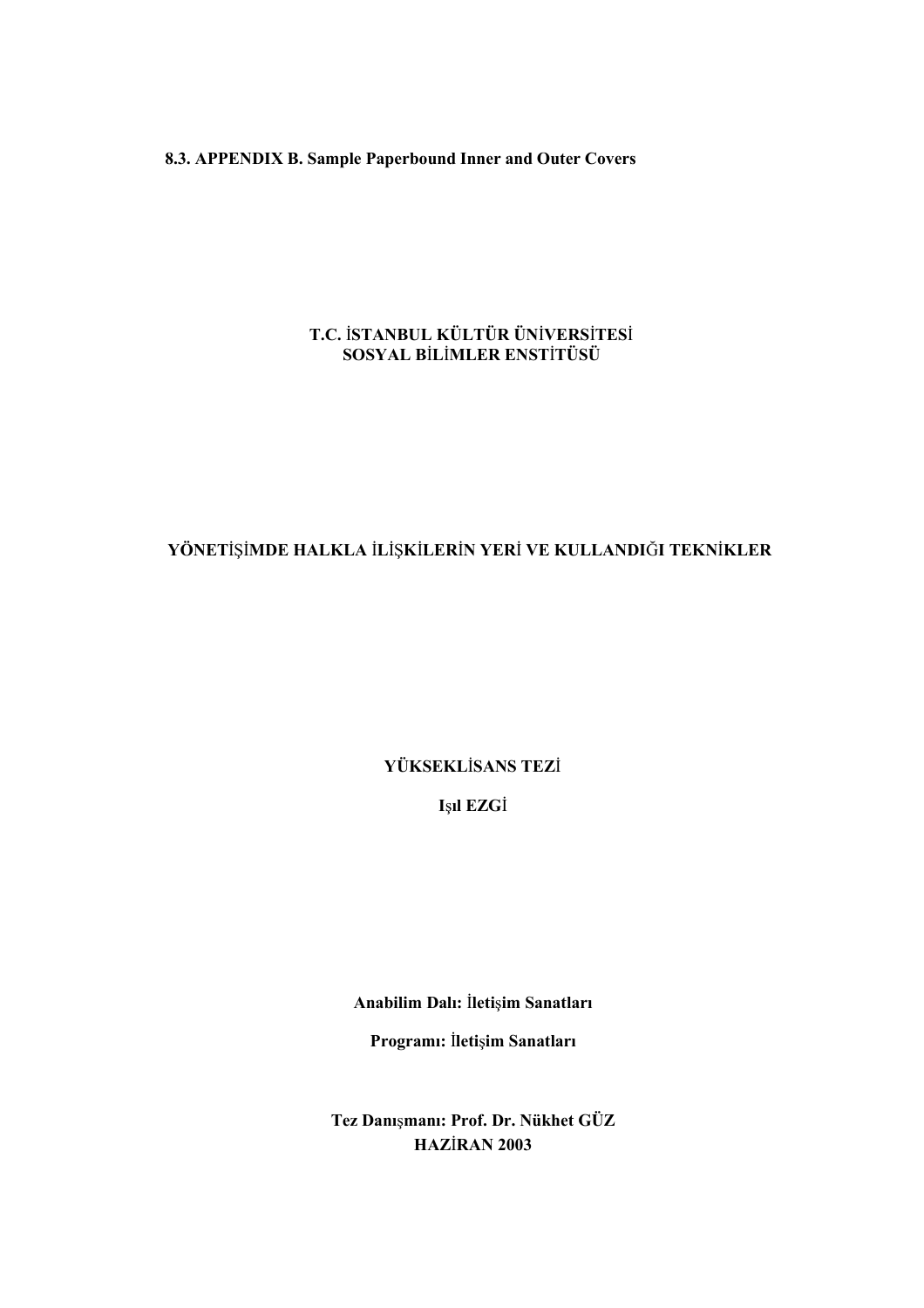**8.4. APPENDIX C. Sample Clothbound Outer Cover** 

# **T.C.** İ**STANBUL KÜLTÜR ÜN**İ**VERS**İ**TES**İ **SOSYAL B**İ**L**İ**MLER ENST**İ**TÜSÜ**

# **YÖNET**İŞİ**MDE HALKLA** İ**L**İŞ**K**İ**LER**İ**N YER**İ **VE KULLANDI**Ğ**I TEKN**İ**KLER**

**YÜKSEKL**İ**SANS TEZ**İ

**I**ş**ıl EZG**İ

**Anabilim Dalı:** İ**LET**İŞİ**M SANATLARI** 

**Programı:** İ**LET**İŞİ**M SANATLARI**

**TEMMUZ 2003**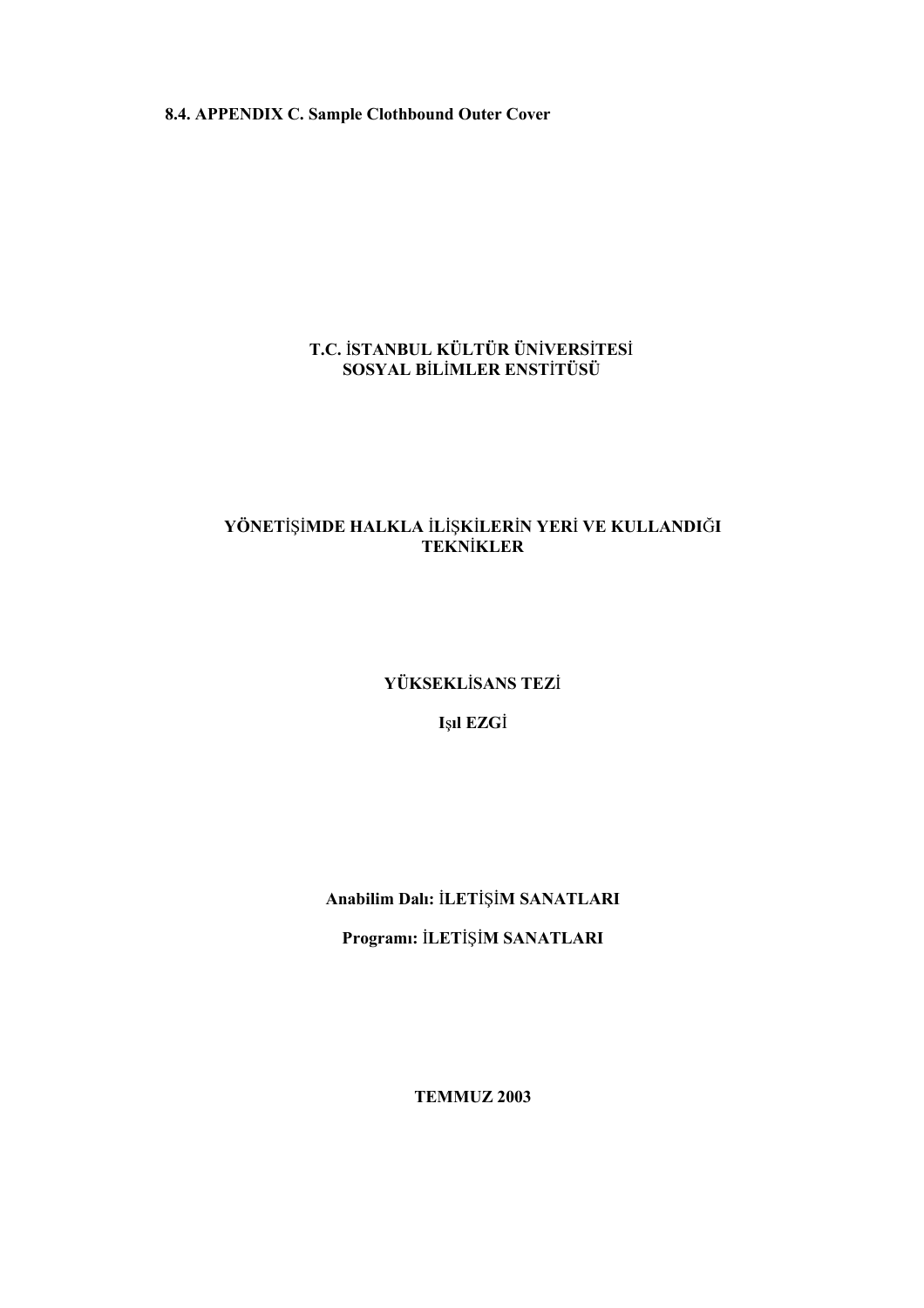# **8.5. APPENDIX D. Sample Clothbound Inner Cover**

# **T.C.** İ**STANBUL KÜLTÜR ÜN**İ**VERS**İ**TES**İ **SOSYAL B**İ**L**İ**MLER ENST**İ**TÜSÜ**

# **YÖNET**İŞİ**MDE HALKLA** İ**L**İŞ**K**İ**LER**İ**N YER**İ **VE KULLANDI**Ğ**I TEKN**İ**KLER**

# **YÜKSEK L**İ**SANS TEZ**İ

# **I**ş**ıl EZG**İ

# **(Enstitü No)**

# **Tezin Enstitüye Verildi**ğ**i Tarih: 12 Haziran 2003 Tezin Savunuldu**ğ**u Tarih: 10 Temmuz 2003**

**Tez Danı**ş**manı: Prof .Dr. Nükhet GÜZ Di**ğ**er Jüri Üyeleri: Prof.Dr. Nebile Direkçigil Prof.Dr. Simten Günde**ş **Prof.Dr. Filiz Balta Pelteko**ğ**lu (M.Ü) Prof.Dr. Nurdo**ğ**an Temel (M.Ü)**

**TEMMUZ 2003**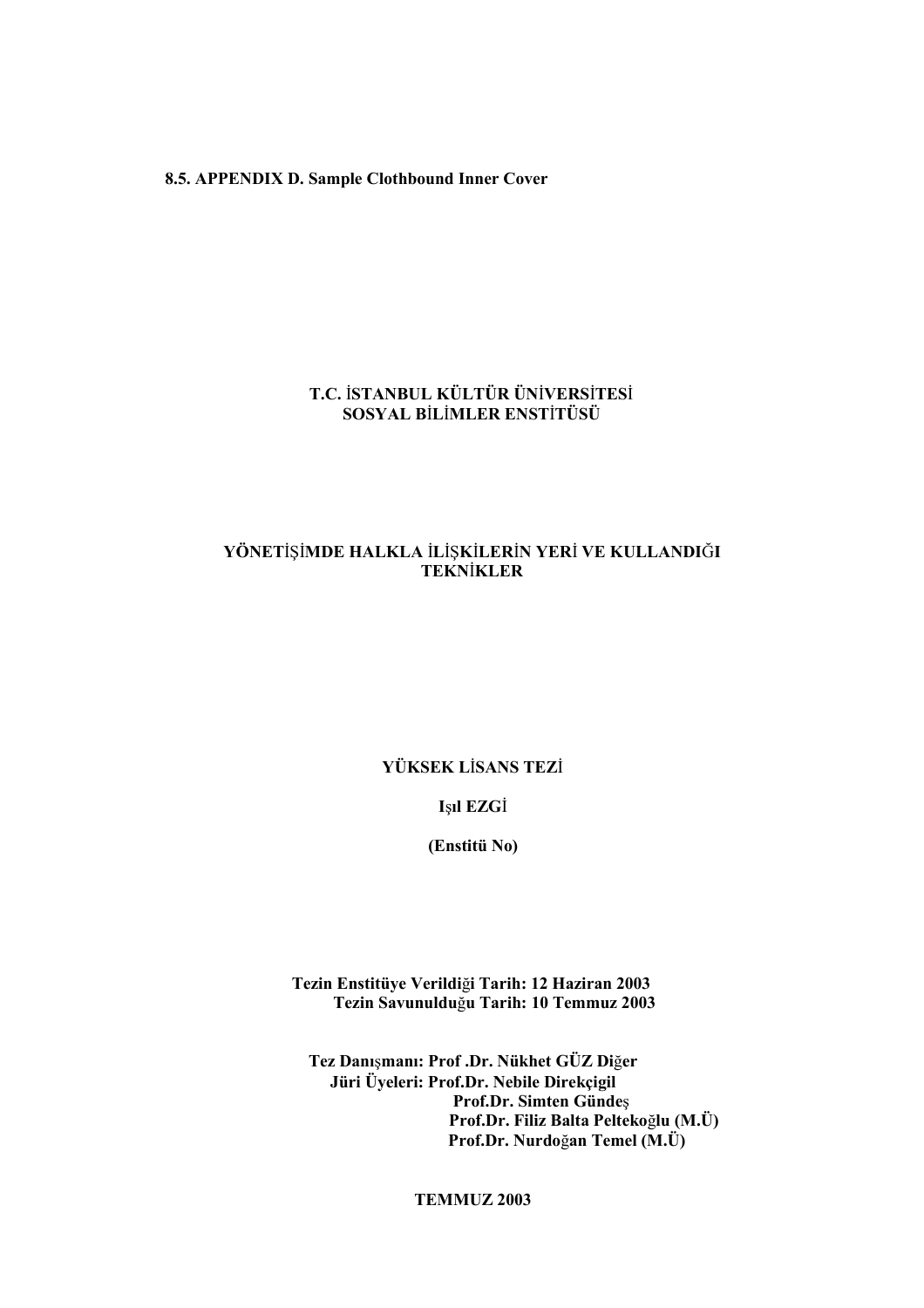**8.6. APPENDIX E. Sample Paperbound Inner Cover for Theses in the Designated Foreign Language, Being English**

> **İSTANBUL KÜLTÜR UNIVERSITY INSTITUTE OF SOCIALSCIENCES**

# **THE PLACE OF PUBLIC RELATIONS IN GOVERNANCE AND ITS TECHNICS**

**MA Thesis** 

**by I**ş**ıl** 

**EZG**İ

**Department : Arts of Communication** 

**Programme : Arts of Communication**

**Supervisor: Prof.Nükhet GÜZ**

**JUNE 2003**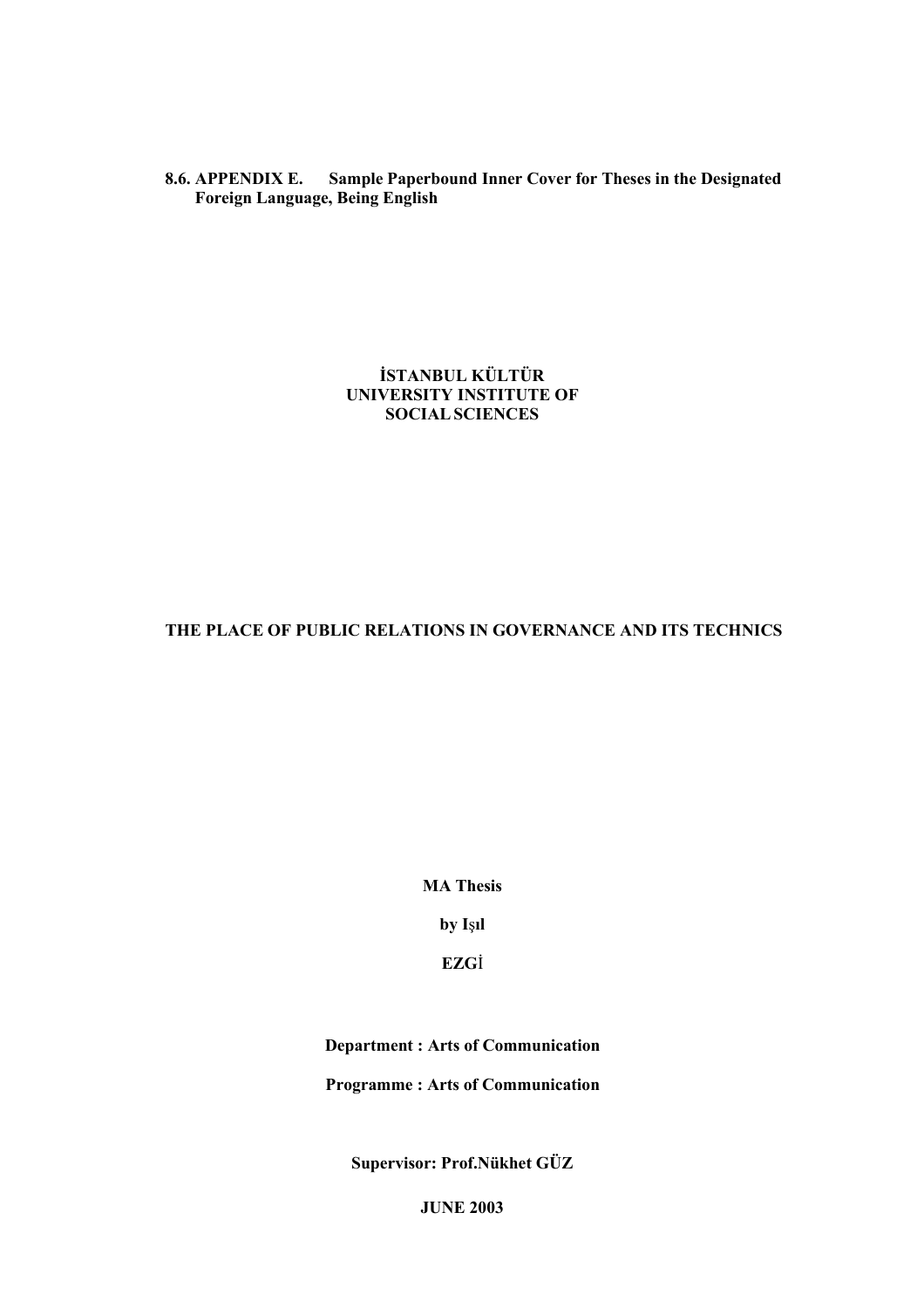**8.7. APPENDIX F. Sample Clothbound Outer Cover for Theses in the Designated Foreign Language, Being English**

> **İSTANBUL KÜLTÜR UNIVERSITY INSTITUTE OF SOCIALSCIENCES**

# **THE PLACE OF PUBLIC RELATIONS IN GOVERNANCE AND ITS TECHNICS**

**Master of Arts Thesis** 

**by I**ş**ıl EZG**İ

**Department : Arts of Communication Programme : Arts of Communication**

**Supervisor: Prof. Dr. Nüket GÜZ**

**JULY 2003**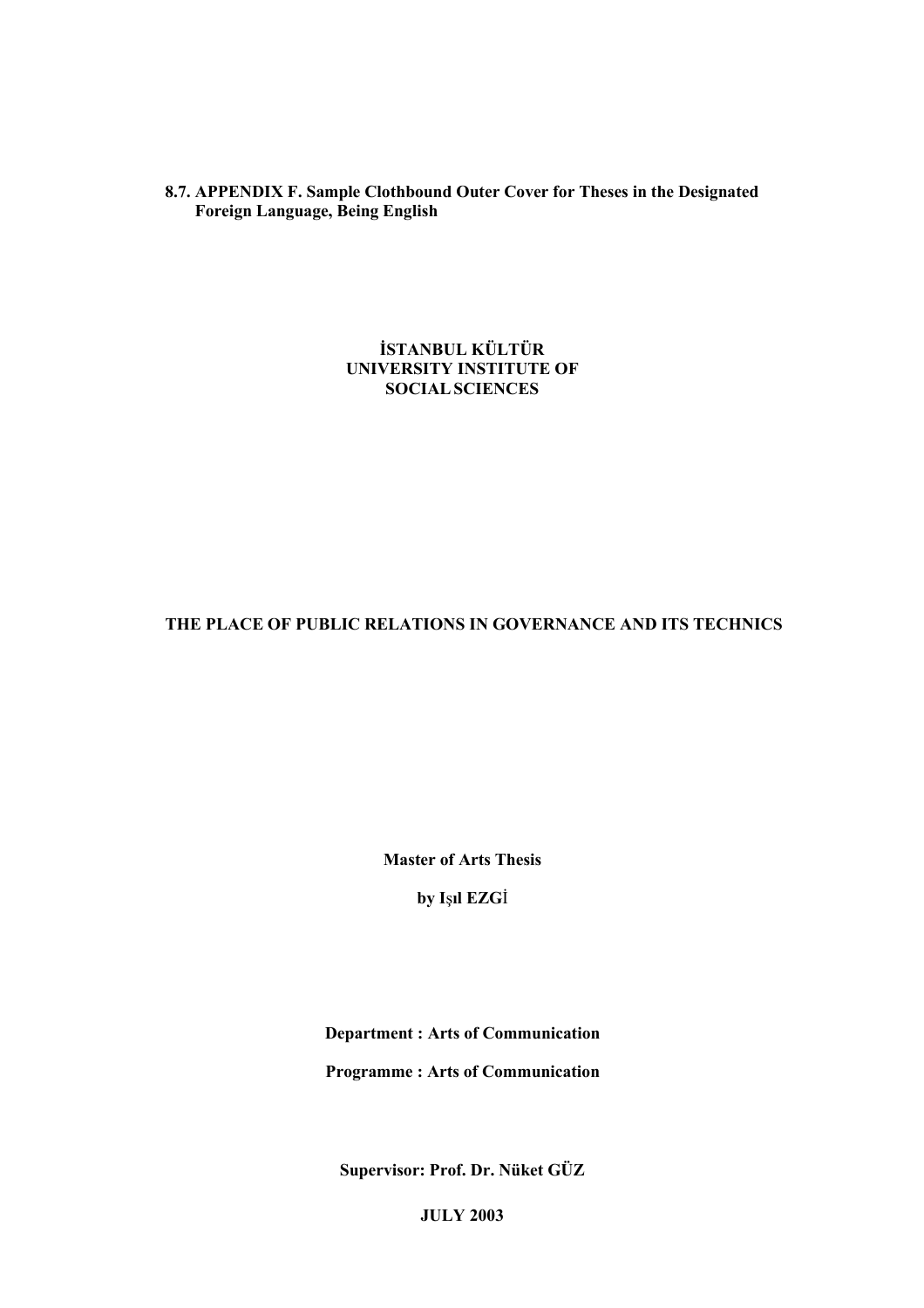**8.8. APPENDIX G. Sample Clothbound Inner Cover for Theses in the Designated Foreign Language, Being English** 

# **İSTANBUL KÜLTÜR UNIVERSITY INSTITUTE OF SOCIALSCIENCES**

# **THE PLACE OF PUBLIC RELATIONS IN GOVERNANCE AND ITS TECHNICS**

**MA Thesis** 

# **by I**ş**ıl EZG**İ

**(Registration Number)**

**Date of submission : 12 June 2003 Date of defence examination : 10 July 2003**

| <b>Supervisor and Chairperson:</b>     | Prof. Dr. Nükhet GUZ               |
|----------------------------------------|------------------------------------|
| <b>Members of Examining Committee:</b> | <b>Prof. Dr. Nebile DIREKCIGIL</b> |
|                                        | <b>Prof. Dr. Simten GUNDES</b>     |
|                                        | Prof. Dr. Filiz Balta PELTEKOGLU   |
|                                        | Prof. Dr. Nurdoğan TEMEL           |
|                                        |                                    |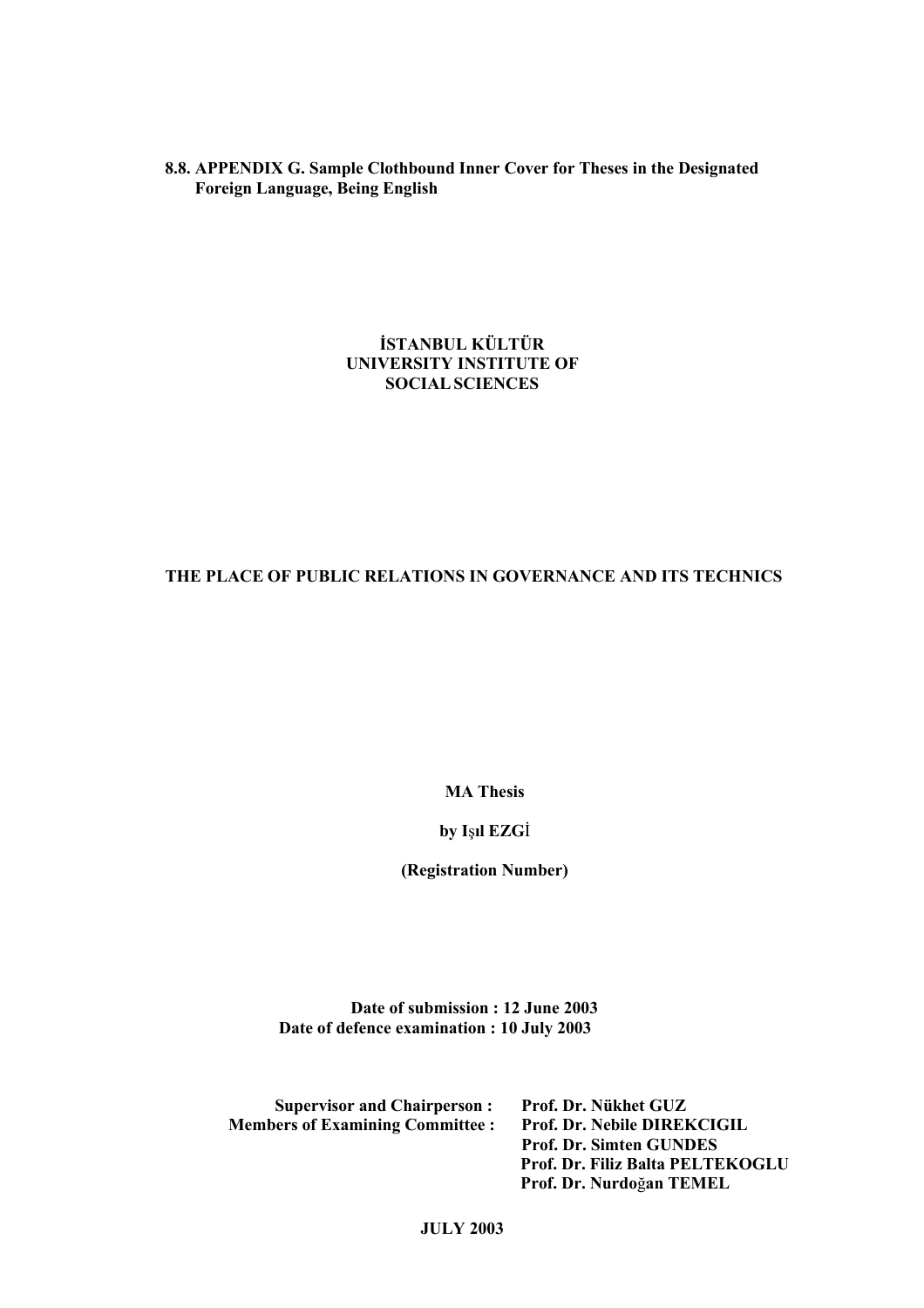# 8.9. APPENDIX H. Sample Page of Table of Contents (Index Page)

# TABLE OF CONTENTS (INDEX)

|                                                                 | iv             |
|-----------------------------------------------------------------|----------------|
|                                                                 | V              |
|                                                                 | V1             |
|                                                                 | <b>V11</b>     |
|                                                                 | <b>V111</b>    |
|                                                                 | 1X             |
| 1.                                                              | $\overline{1}$ |
| 2.                                                              | $\overline{4}$ |
|                                                                 | 6              |
|                                                                 | 8              |
| THE PHENOMENON OF GOVERNANCE AND EFFECTIVE<br>3.                | - 16           |
|                                                                 | 25             |
|                                                                 |                |
| PUBLIC RELATIONS AND TECHNIQUES EMPLOYED IN<br>$\overline{4}$ . |                |
|                                                                 |                |
|                                                                 |                |
| 5.                                                              |                |
|                                                                 | 124            |
|                                                                 | 131            |
|                                                                 | 152            |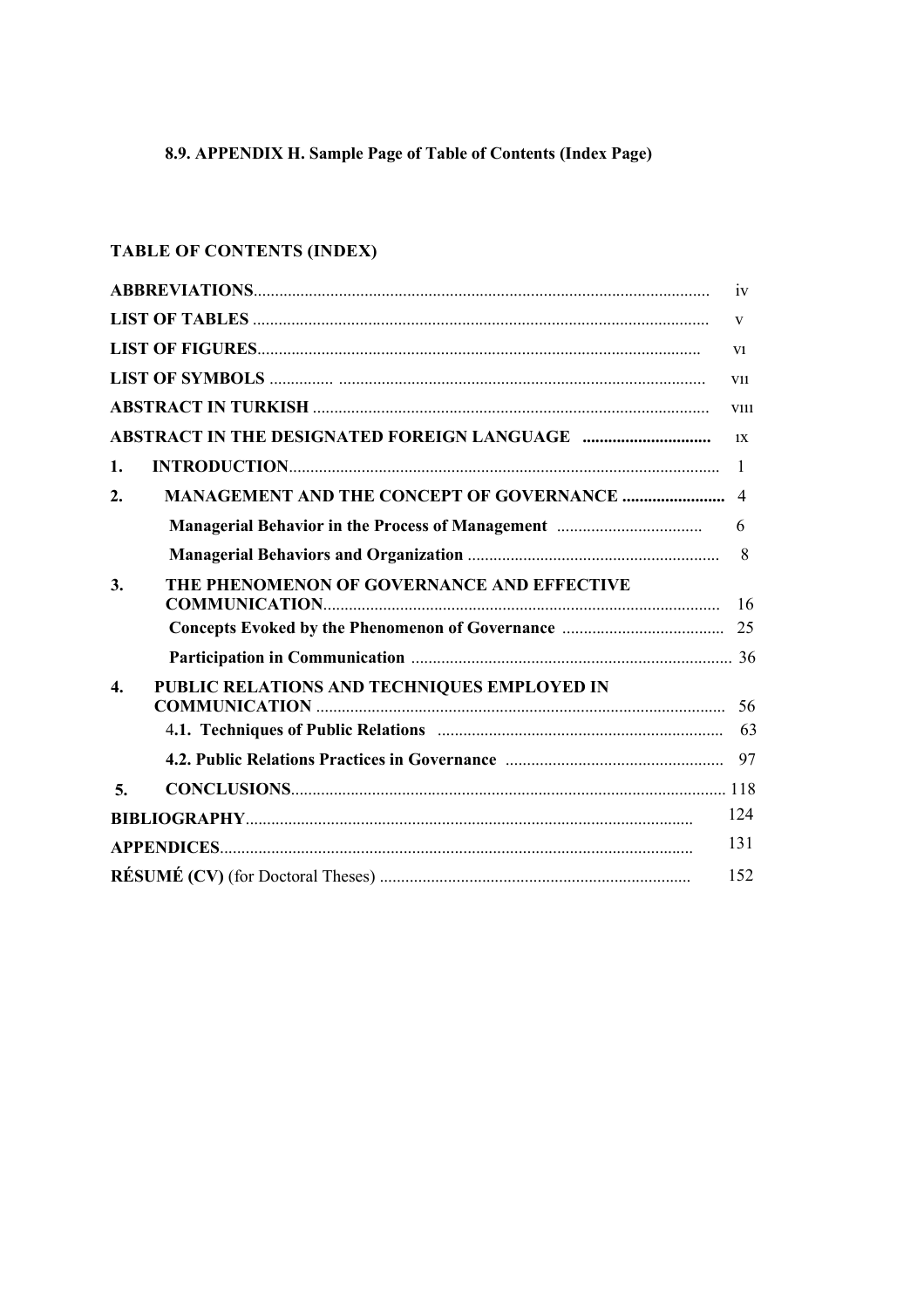# **ABBREVIATIONS**

| <b>THF</b>     | : Tetrahidrofuran                         |
|----------------|-------------------------------------------|
| <b>DMF</b>     | : Dimetil Formamid                        |
| <b>LUMO</b>    | : Low Occupied Molecular Orbital          |
| <b>GPS</b>     | : Global Positioning System               |
| <b>NAVSTAR</b> | : Navigation System with Time and Ranging |
| <b>CBS</b>     | : Geographical Information System         |
| <b>SAR</b>     | : Synthetic Aperture Radar                |
| <b>RADAR</b>   | : Radio Detection and Ranging             |
| AMI            | : Active Microwave Instrument             |
| <b>GRS</b>     | : Ground Reference System                 |
| <b>SAM</b>     | : Digital Terrain Model                   |
|                |                                           |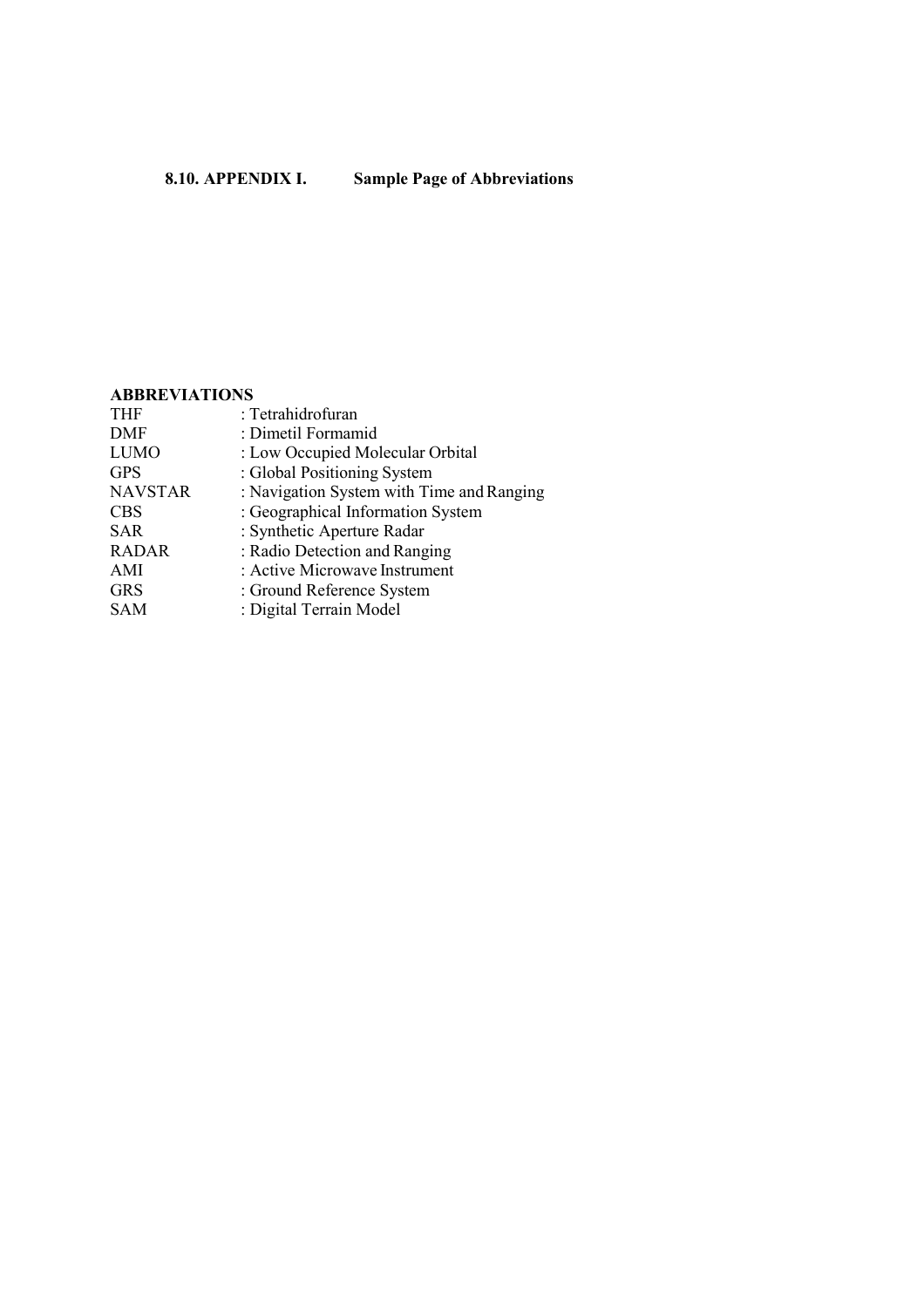# **8.11. APPENDIX J. Sample Page of List of Tables**

# **LIST OF TABLES**

| Table 1.1. | Frequencies to which the human body is sensitive                                    | $\overline{2}$ |
|------------|-------------------------------------------------------------------------------------|----------------|
| Table 1.2. |                                                                                     | 14             |
| Table 3.1. |                                                                                     | 46             |
| Table 3.1. | Natural frequencies in lump-mass system modeling state $\left(\frac{rad}{s}\right)$ | 67             |
| Table 3.2. | Natural frequencies in continuous system modeling state (rad/s)                     | 67             |
| Table 3.3. | Natural frequencies of the wagon body for various hand values                       | 67             |
| Table 3.4. | Natural frequencies of wagon body for free-body state                               | 68             |
| Table A.1. | Effect of parameters on system behavior in fading lump-mass system                  |                |
|            |                                                                                     | 83             |
| Table B.1. | Fading natural frequencies in lump-mass system modeling state                       | 85             |
|            |                                                                                     |                |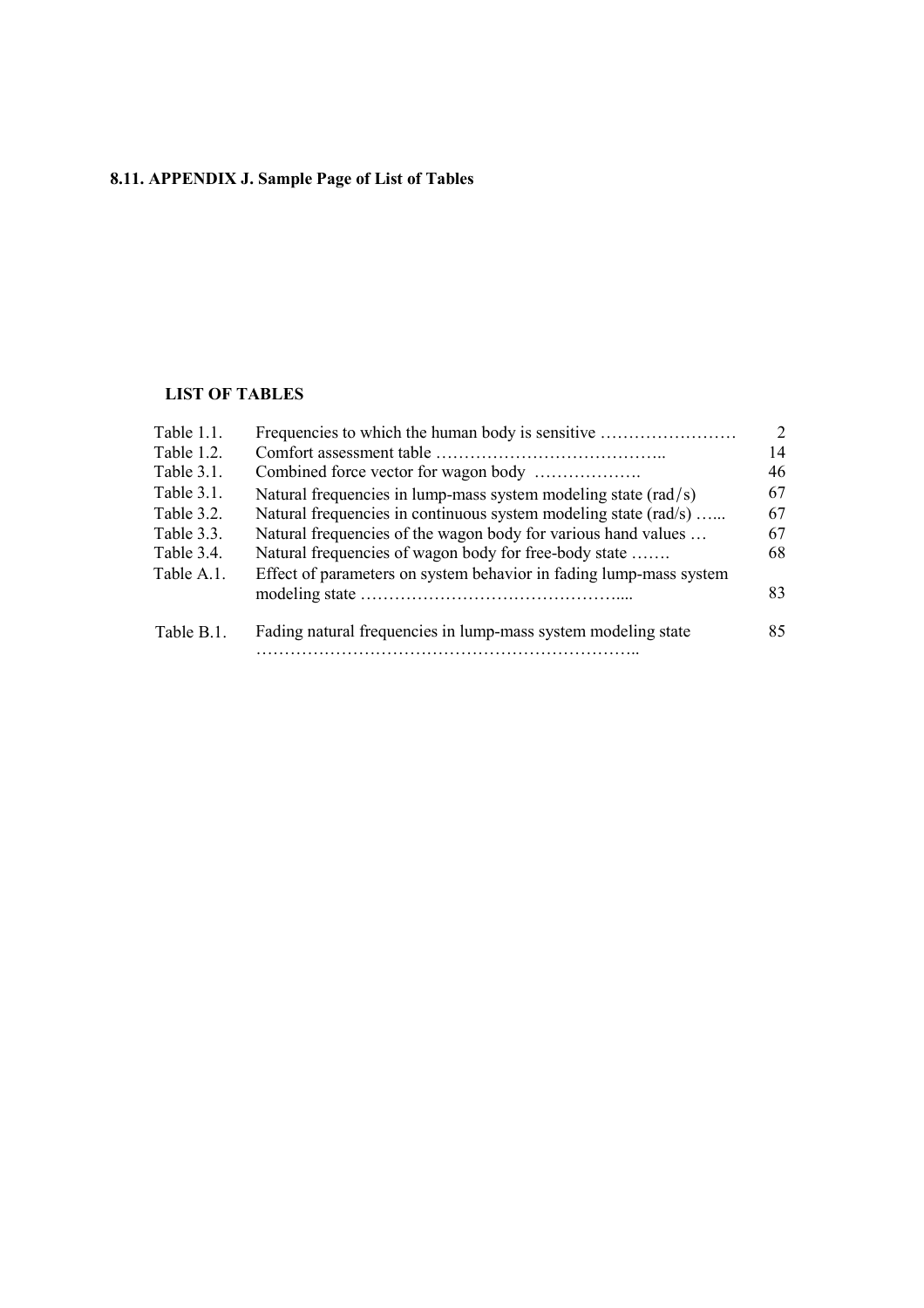# **8.12. APPENDIX K. Sample Page of List of Figures**

# **LIST OF FIGURES**

| Figure 2.1 |                                                             |                 |
|------------|-------------------------------------------------------------|-----------------|
|            |                                                             |                 |
| Figure 2.3 |                                                             | 10              |
| Figure 2.4 | : Geographical data conceptual components (Dangermond 1990) | 10              |
| Figure 2.5 |                                                             | 12              |
| Figure 2.6 |                                                             | 12 <sup>°</sup> |
| Figure 2.7 |                                                             | 13              |
| Figure 2.8 |                                                             | 14              |
| Figure 2.9 |                                                             | 16              |
|            |                                                             | 19              |
|            |                                                             |                 |